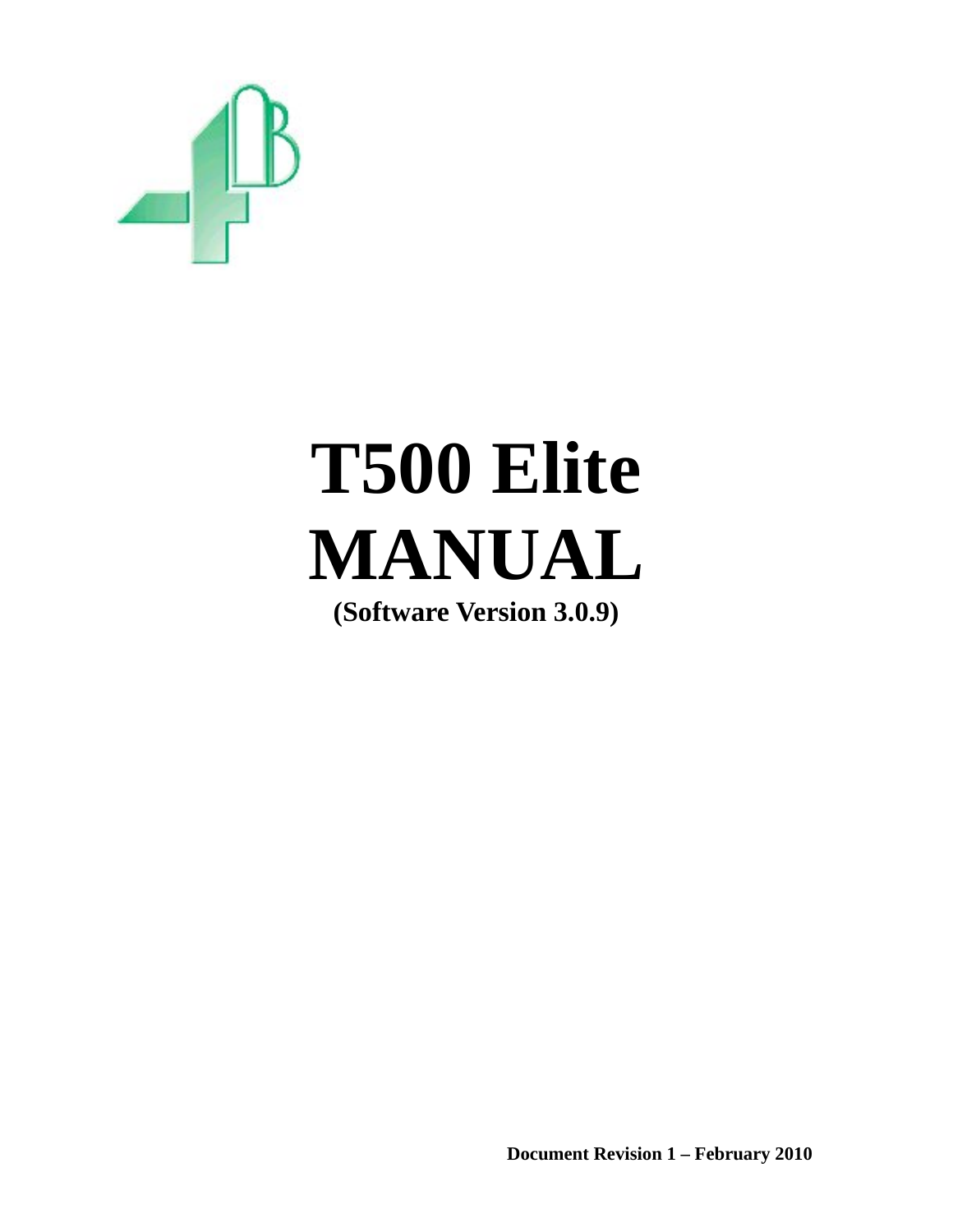# **CONTENTS**

#### **INTRODUCTION**

#### **1 SPECIFICATIONS**

- 1.1 CONTROL UNIT
- 1.2 BEARING TEMPERATURE SENSORS
- 1.3 TEMPERATURE NODE TN4e.
- 1.4 R500 RELAY OPTION
- 1.5 HOTBUS 2

#### **2 INSTALLATION INSTRUCTIONS**

- 2.1 CONTROL UNIT
- 2.2 BEARING TEMPERATURE SENSORS

#### **3 ELECTRICAL WIRING**

#### **4 OPERATING INSTRUCTIONS**

- 4.1 T500 ELITE SET UP
- 4.2 NORMAL OPERATION
- 4.3 SENSOR ALARM DETECTION AND DISPLAY
- 4.4 ALARM LOG
- 4.5 WARNING RELAY CANCEL (ACKNOWLEDGE)
- 4.6 ALARM CONDITION SETUP
- 4.7 T500 MENU SELECTION
- 4.8 FIELDBUS OPTIONS
- 4.9 STATUS MONITOR
- 4.10 SENSOR NAME EDITING
- 4.11 DOWNLOADING
- 4.12 MANAGING THE PASSWORD

#### **5 CONTACT INFORMATION**

#### **DRAWINGS**

- A CONNECTING THE T500 ELITE TO AN AC SUPPLY
- B CONNECTING THE T500 ELITE TO A DC SUPPLY
- C FITTING OF TEMPERATURE SENSOR TO BEARING
- D GENERAL INTERCONNECTION DIAGRAM
- E R500 RELAY INTERFACE CONNECTION DETAIL
- F CONNECTING THE R500 TO AN AC SUPPLY
- G CONNECTING THE R500 TO A DC SUPPLY
- H T500/R500 HOTBUS 2 CONNECTIONS
- J TN4e HOTBUS 2 AND SENSOR CONNECTIONS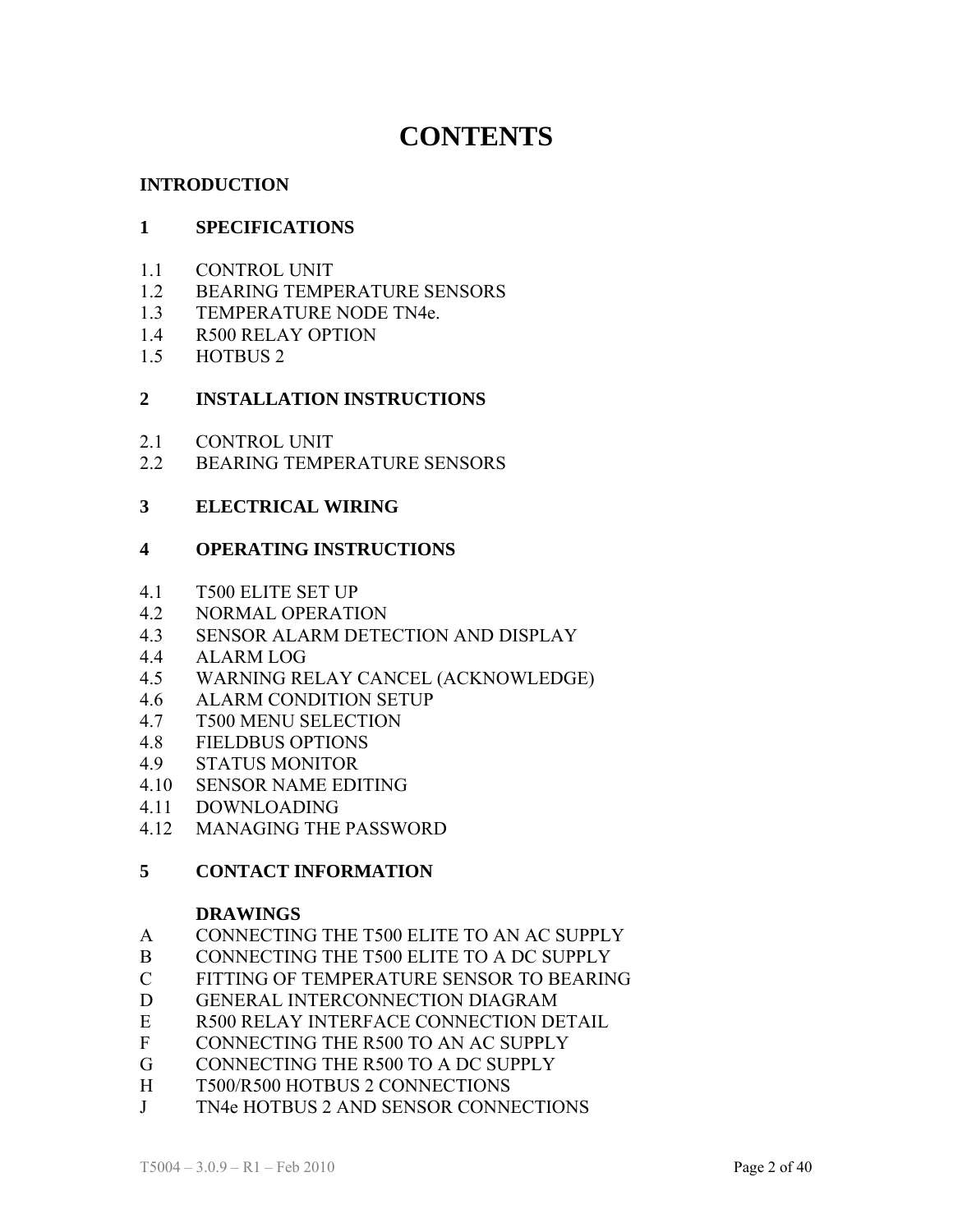

Dear 4B Customer:

Congratulations on your purchase. 4B appreciates your business and is pleased you have chosen our products to meet your needs.

Please read in its entirety and understand the literature accompanying the product before you place the product into service. Please read the safety precautions carefully before operating the product. With each product you purchase from 4B, there are some basic but important safety considerations you must follow to be sure your purchase is permitted to perform its design function and operate properly and safely, giving you many years of reliable service. Please read and understand the Customer Safety Responsibilities listed below. Failure to follow this safety directive and the Operation Manuals and other material furnished or referenced, may result in serious injury or death.

#### *SAFETY NOTICE TO OUR CUSTOMERS*

- A. In order to maximize efficiency and safety, selecting the right equipment for each operation is vital. The proper installation of the equipment, and regular maintenance and inspection is equally important in continuing the proper operation and safety of the product. The proper installation and maintenance of all our products is the responsibility of the user unless you have asked 4B to perform these tasks.
- B. All installation and wiring must be in accordance with Local and National Electrical Codes and other standards applicable to your industry. (Please see the article "Hazard Monitoring Equipment Selection, Installation and Maintenance" at www.go4b.com.) The installation of the wiring should be undertaken by an experienced and qualified professional electrician. Failure to correctly wire any product and/or machinery can result in the product or machine failing to operate as intended, and can defeat its design function.
- C. Periodic inspection by a qualified person will help assure your 4B product is performing properly. 4B recommends a documented inspection at least annually and more frequently under high use conditions.
- D. Please see the last page of this manual for all warranty information regarding this product.

#### *CUSTOMER SAFETY RESPONSIBILITIES*

#### **1. READ ALL LITERATURE PROVIDED WITH YOUR PRODUCT**

Please read all user, instruction and safety manuals to ensure that you understand your product operation and are able to safely and effectively use this product.

#### **2. YOU BEST UNDERSTAND YOUR NEEDS**

Every customer and operation is unique, and only you best know the specific needs and capabilities of your operation. Please call the 24-hour hotline at 309-698-5611 for assistance with any questions about the performance of products purchased from 4B. 4B is happy to discuss product performance with you at any time.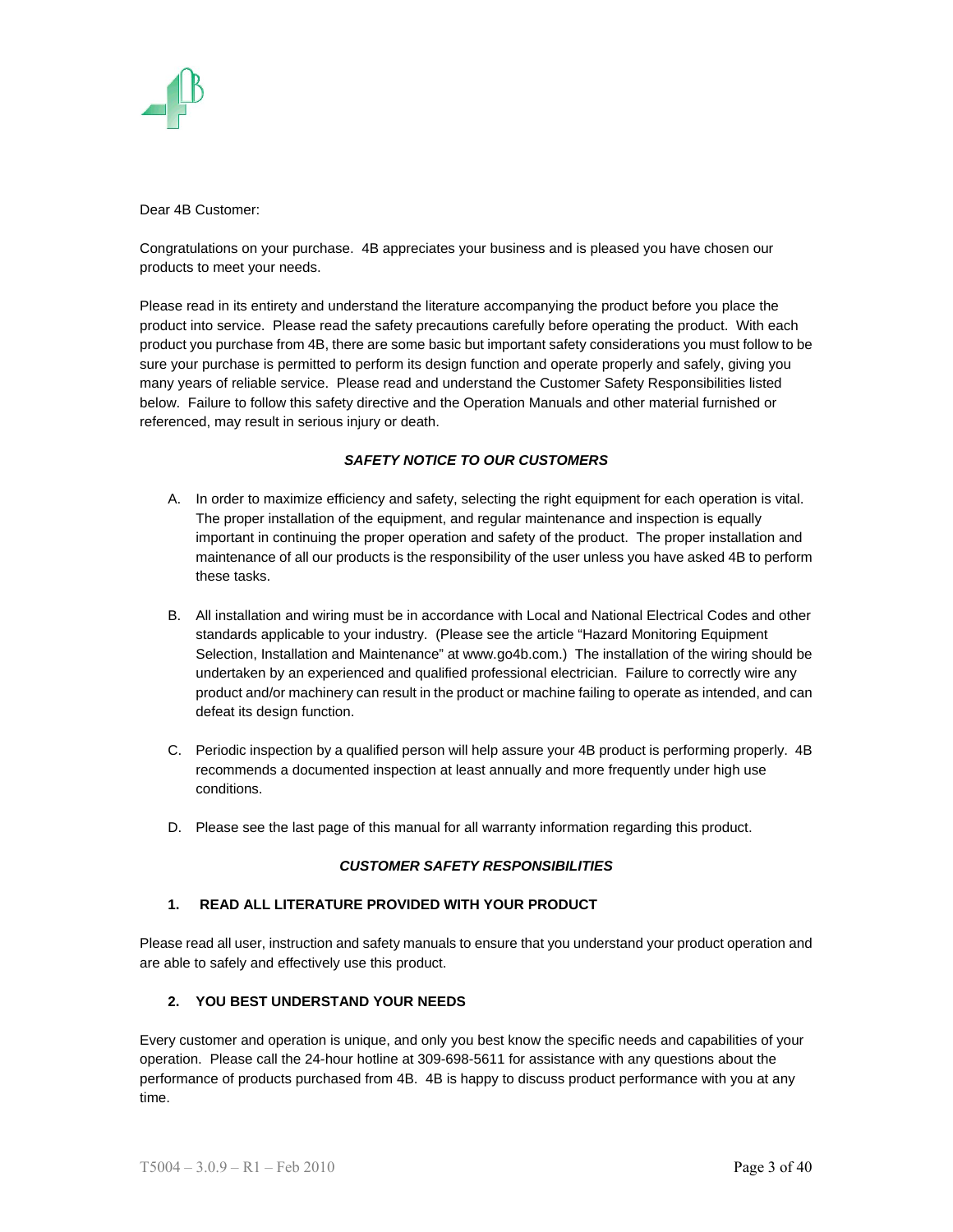#### **3. SELECT A QUALIFIED AND COMPETENT INSTALLER**

Correct installation of the product is important for safety and performance. If you have not asked 4B to perform the installation of the unit on your behalf, it is critical for the safety of your operation and those who may perform work on your operation that you select a qualified and competent electrical installer to undertake the installation. The product must be installed properly to perform its designed functions. The installer should be qualified, trained, and competent to perform the installation in accordance with Local and National Electrical Codes, all relevant OSHA Regulations, as well as any of your own standards and preventive maintenance requirements, and other product installation information supplied with the product. You should be prepared to provide the installer with all necessary installation information to assist in the installation.

#### **4. ESTABLISH AND FOLLOW A REGULAR MAINTENANCE AND INSPECTION SCHEDULE FOR YOUR 4B PRODUCTS**

You should develop a proper maintenance and inspection program to confirm that your system is in good working order at all times. You will be in the best position to determine the appropriate frequency for inspection. Many different factors known to the user will assist you in deciding the frequency of inspection. These factors may include but are not limited to weather conditions; construction work at the facility; hours of operation; animal or insect infestation; and the real-world experience of knowing how your employees perform their jobs. The personnel or person you select to install, operate, maintain, inspect or perform any work whatsoever, should be trained and qualified to perform these important functions. Complete and accurate records of the maintenance and inspection process should be created and retained by you at all times.

#### **5. RETAIN AND REFER TO THE OPERATION MANUAL FOR 4B'S SUGGESTED MAINTENANCE AND INSPECTION RECOMMENDATIONS**

As all operations are different, please understand that your specific operation may require additional adjustments in the maintenance and inspection process essential to permit the monitoring device to perform its intended function. Retain the Operation Manual and other important maintenance and service documents provided by 4B and have them readily available for people servicing your 4B equipment. Should you have any questions, please call the 4B location who supplied the product or the 24-hour hotline number in the USA -309-698-5611.

#### **6. SERVICE REQUEST AND ONLINE PRODUCT REGISTRATION**

If you have questions or comments about the operation of your unit or require the unit to be serviced please contact the 4B location who supplied the product or send your request via fax (309-698-5615), email (4b-usa@go4b.com), or call us via our 24-hour hotline number in the USA - 309-698-5611. Please have available product part numbers, serial numbers, and approximate date of installation. In order to assist you, after the product has been placed into service, complete the Online Product Registration section which is accessed via our website www.go4b.com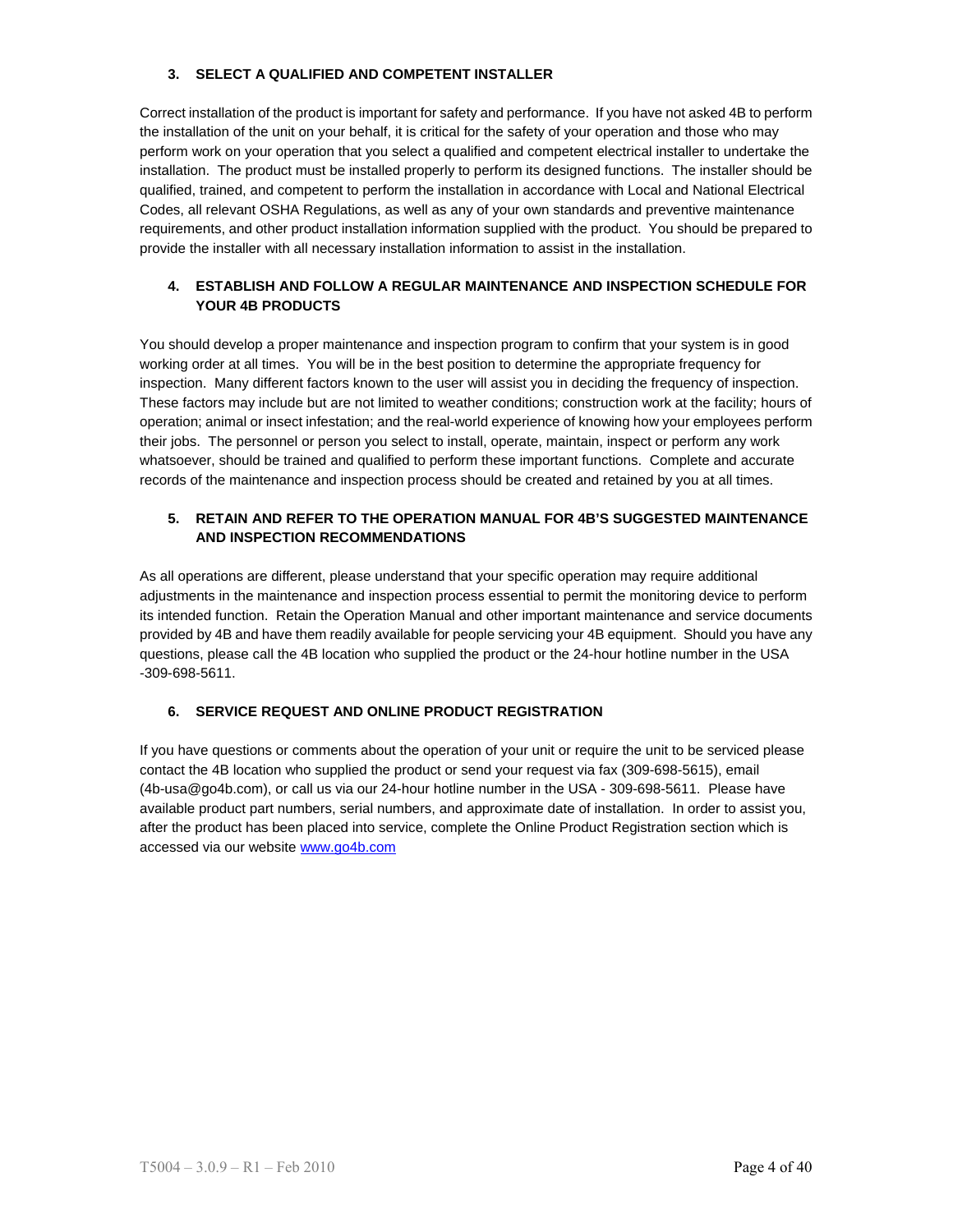# **ATTENTION**

# **IMPORTANT SOFTWARE UPDATE**

A key lock feature has been added to the T500 software. After 20 seconds of inactivity the keypad will lock. After it is locked if you press any key the display will say "Keypad Locked". To unlock press  $\uparrow \rightarrow \downarrow$  in order. If you make a mistake wait 1 second and try again.

To enter the 'Setup' menu T500 unit you will now need a password. The default password for the T500 is  $\uparrow \leftarrow \uparrow \downarrow$ . This password may be changed by engineering personnel, see section 4.12 for further details.

There is now a relay timer setting when a T500 is used in conjunction with a R500. When you program your sensor input and you reach the relay number section you will be prompted "do you want a timer delay" if yes is selected you will be prompted to enter a relay timer delay. This delay can be set from 0‐99 seconds only affects the chosen R500 relay not the internal relay in the T500. If an R500 is not being used this feature can be ignored.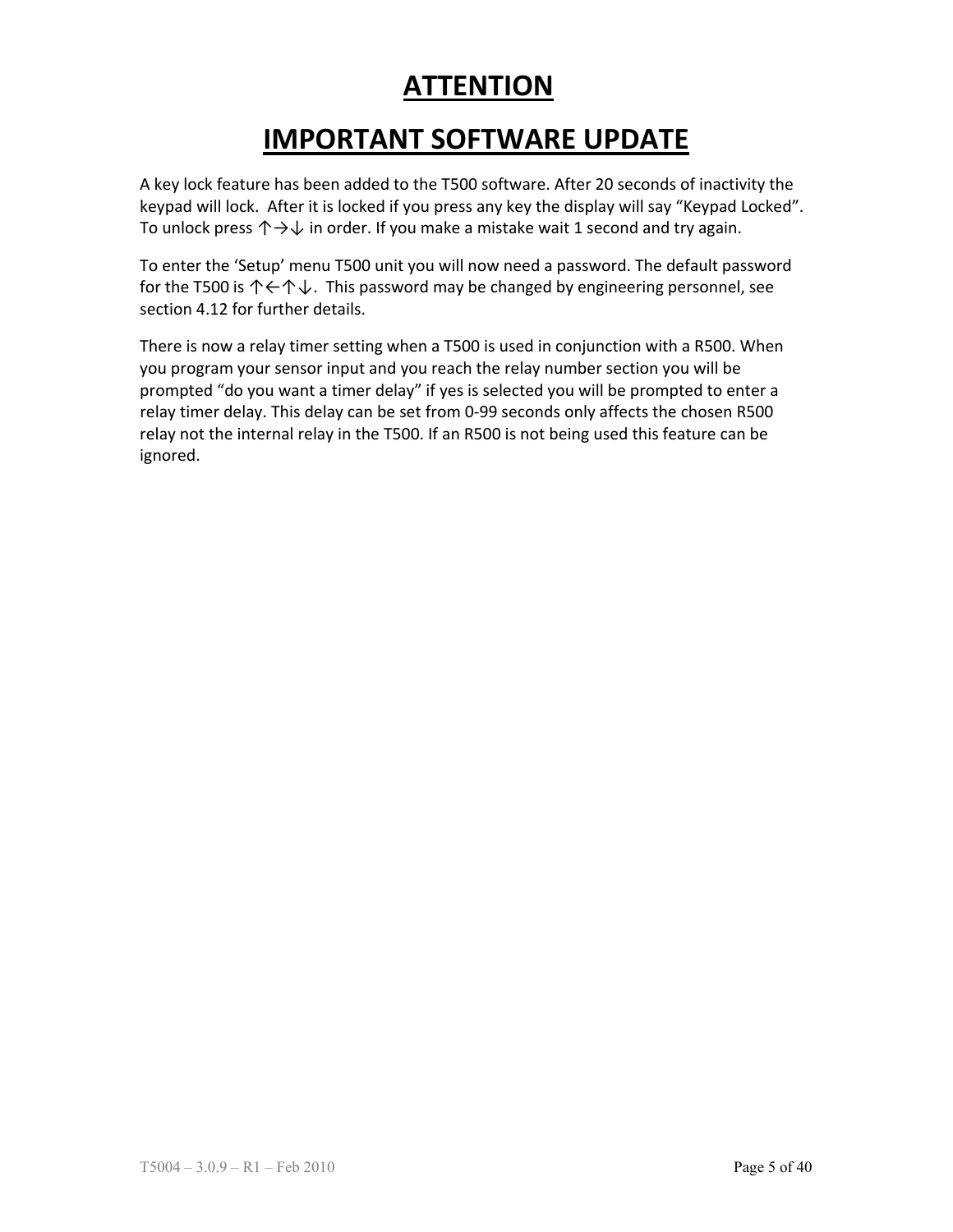# **T500 ELITE SENSOR MONITOR**

#### **INTRODUCTION**

The T500 ELITE is a microprocessor-controlled unit, which is able to accept signals from temperature sensors or voltage free thermostat and relay contacts in groups of 1 to 4, and is able to cause alarm and shutdown of a machine when alarm conditions are detected. The control unit is housed in a self-contained wall-mounting enclosure. The temperature sensors are separate items for mounting on bearings and the contact sensing may be any voltage free contact device having either **N**ormally **O**pen or **N**ormally **C**losed contact state. The T500 ELITE will operate from 115v to 230v AC or from 12v to 24v DC.

#### **1. SPECIFICATIONS**

#### 1.1 The Control Unit

A plastic enclosure houses the electronics and terminal connectors. The unit contains a printed circuit board to accommodate power supply circuitry, alarm relay, microprocessor and terminals. A short ribbon cable is connected to the lid of the enclosure where the display, keyboard and led indicators are mounted.

| Electrical Supply (T5004V46C) | 115 / 230 Volts AC 50 / 60 Hz                  |
|-------------------------------|------------------------------------------------|
| (T5004V4C)                    | 12 / 24 Volts DC                               |
| Power Consumption             | <b>12 WATTS MAXIMUM</b>                        |
| <b>Alarm Relay Contacts</b>   | 1 Pole normally open 8A@ 250VAC                |
| Sensor Inputs                 | Via an RS485, 2 wire communications<br>network |
| <b>Sensor Supply</b>          | 24V DC (200 ma available)                      |
| Terminals                     | Power 4mm <sup>2</sup> 14 AWG max              |
|                               | Signals 2.5mm <sup>2</sup> 16 AWG max Plug In  |
| Protection                    | NEMA12, IP55, Class II DIVI, E, F, G           |
| Height                        | 9.7", 246mm                                    |
| Width                         | 7.4", 188mm                                    |
| Depth                         | 4", 102mm                                      |
| <b>Fixing Centres</b>         | 8.75" high x 4" wide, 222mm x 102mm            |
| Cable Entry                   | 2 Holes 11/8" DIA, 28mm, 3/4" CONDUIT          |
| Weight                        | 3lbs, 1.3Kg                                    |
| Maximum number of TN4         | 64                                             |
| Maximum connected sensors     | 256 (4 per TN4)                                |
| Maximum alarm relays          | 64 (In groups of 16 by using the optional      |
|                               | R5004V4 or R5004V46 interface)                 |
| Sensing temperature range     | -23°F to +230°F (-31°C to +110°C)              |
| Display                       | 4 line by 20 characters LCD with backlight.    |
| Keyboard                      | 5 programming keys.                            |
| <b>Status Indicator Lamps</b> | Viewed through front panel                     |
|                               | <b>POWER</b>                                   |
|                               | <b>ALARM</b>                                   |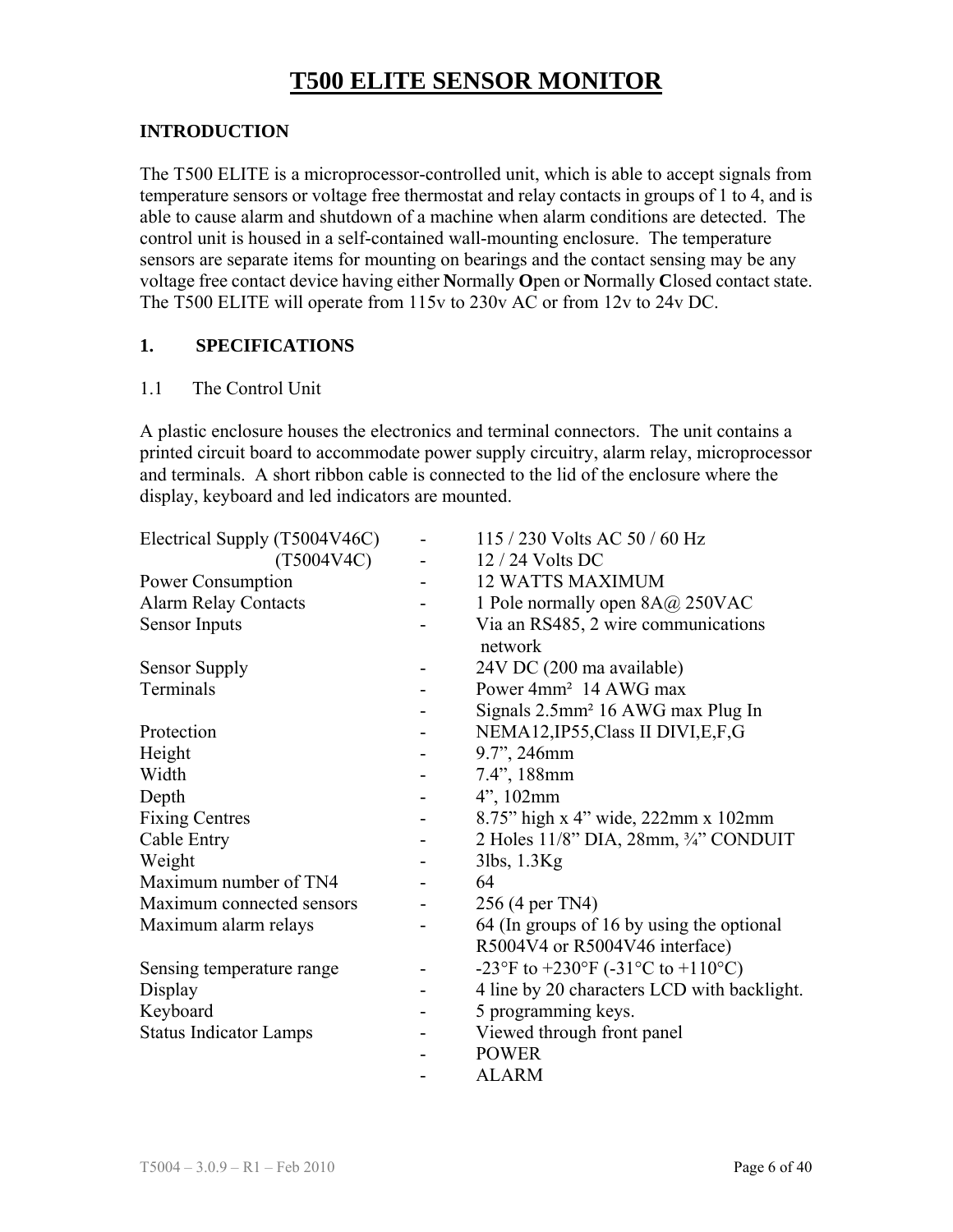#### **1.2 Bearing Temperature Sensors**

#### 1.2.1 Bearing Temperature Sensor, NTC – WDB20V3CA

The temperature Sensor is designed to screw into the bearing housing in a grease nipple hole or other tapped hole and will detect excessive temperature of the bearing housing. The body of the sensor contains a negative temperature coefficient (NTC) thermistor, which has a variable temperature characteristic. Four WDB20V3CA sensors can be connected to a TN4(e) temperature node. A two cores plus drain cable is permanently attached to the sensor body. A grease nipple is provided in the body of the sensor to allow greasing of the bearing in the normal manner.

| <b>SENSING TEMPERATURE (TN4e)</b> |                          | -23°F to 230°F (-31°C to +110°C)                                                        |
|-----------------------------------|--------------------------|-----------------------------------------------------------------------------------------|
| <b>ACCURACY</b>                   |                          | $\pm 1.8$ °F (1°C)                                                                      |
| <b>SENSING VOLTAGE</b>            |                          | 5V DC Approx                                                                            |
| NORMAL OPERATING CURRENT          | $\blacksquare$           | 1 ma                                                                                    |
| <b>FIXING THREAD</b>              |                          | $1/8$ " NPT                                                                             |
| <b>CABLE</b>                      | $\blacksquare$           | $2 \text{ Core} + \text{drain } 0.75 \text{mm}^2 \text{ } 9 \text{ft } (3 \text{Mtr.})$ |
|                                   |                          | long                                                                                    |
| <b>PROTECTION</b>                 | $\overline{\phantom{a}}$ | <b>CSA Class II Division I</b>                                                          |
|                                   |                          | <b>GROUPS E, F AND G</b>                                                                |
|                                   |                          |                                                                                         |

1.2.2 Bearing Temperature Sensor, PTC – WDB24V3C (typical example)

The temperature Sensor is designed to screw into the bearing housing in a grease nipple hole or other tapped hole and will detect excessive temperature of the bearing housing. The body of the sensor contains a positive temperature coefficient (PTC) thermistor, which has a fixed temperature characteristic. Four WDB24V3CA sensors can be connected to a TN4e temperature node. A two cores plus drain cable is permanently attached to the sensor body. A grease nipple is provided in the body of the sensor to allow greasing of the bearing in the normal manner.

| <b>TRIP TEMPERATURE</b>  | $\sim 100$     | $176^{\circ}$ F (80 $^{\circ}$ C) [this example only]                                   |
|--------------------------|----------------|-----------------------------------------------------------------------------------------|
| <b>SENSING VOLTAGE</b>   |                | 5V DC Approx                                                                            |
| NORMAL OPERATING CURRENT | $\blacksquare$ | 1 ma                                                                                    |
| <b>FIXING THREAD</b>     |                | $1/8$ " NPT                                                                             |
| <b>CABLE</b>             | $\blacksquare$ | $2 \text{ Core} + \text{drain } 0.75 \text{mm}^2 \text{ } 9 \text{ft } (3 \text{Mtr.})$ |
| <b>PROTECTION</b>        | ۰.             | long<br><b>CSA Class II Division I</b><br><b>GROUPS E, F AND G</b>                      |

See page 20 for a list of PTC type numbers and temperatures.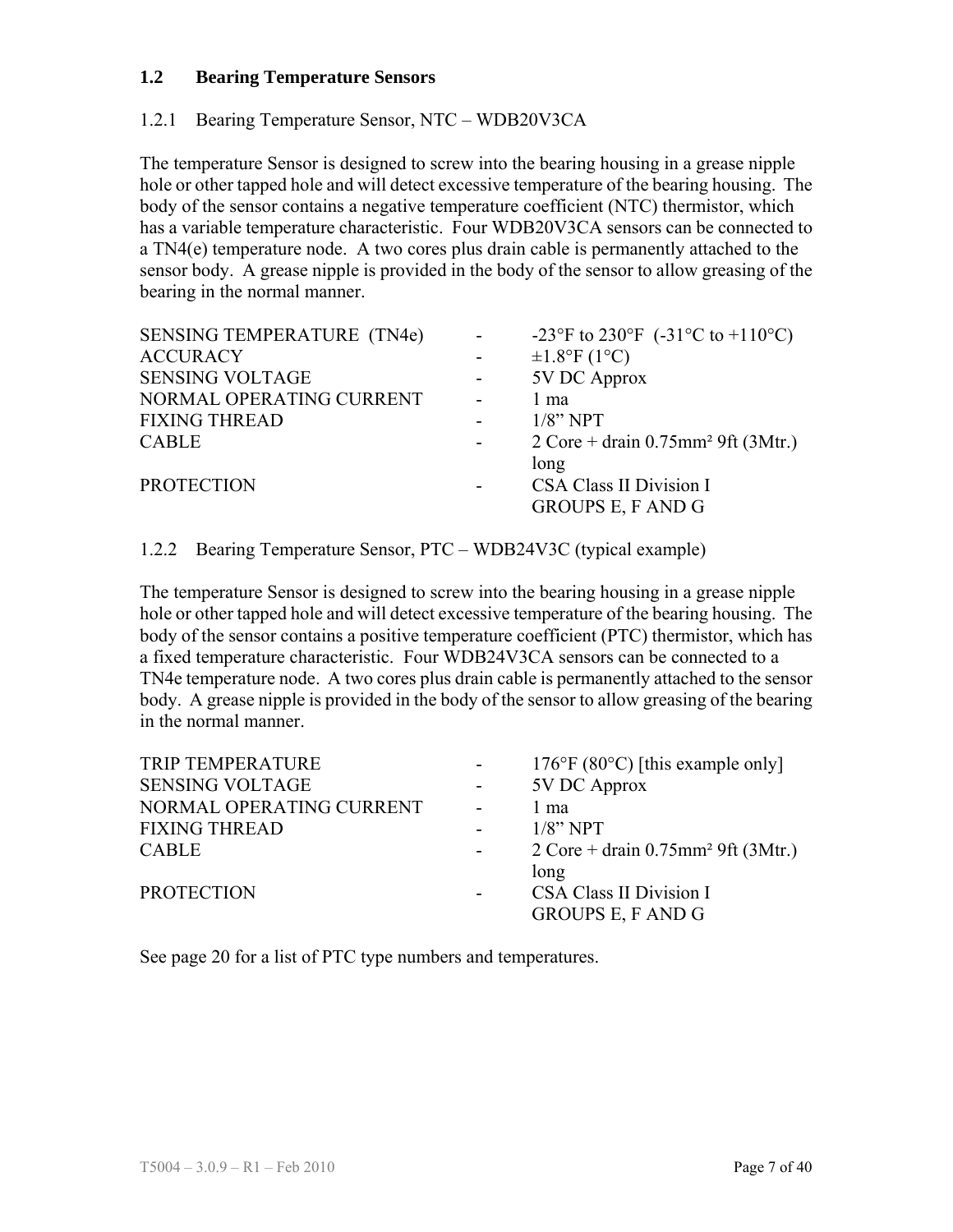#### **1.3 Temperature NodeTN4e.**

The TN4e is supplied either in an ABS housing complete with cable glands for use in Europe or in a Crouse-Hinds type CU enclosure. The TN4e is equipped with a microprocessor which will provide up to four scaled and linear temperature readings in the range -23°F to  $+230$ °F  $\pm 2$ °F. The microprocessor design ensures a consistently reliable performance. The T500 elite communicates with the TN4e using an industrial standard RS485 communications system. The T500 also provides power for each of the 64 TN4e through the communications cable. When operating with 64 TN4e connected the time taken to update all of the 256 temperatures is approximately 8 seconds. An industrial standard Belden or equivalent two twisted pair communications cable is used to connect the T500 elite to the TN4e. This communications bus is referred to as HOTBUS 2. The HOTBUS 2 uses one pair of cables to carry the communications signals and another pair to carry the power supply. The cable includes an overall screen to provide signal protection.

| <b>SENSING TEMPERATURE</b> | $\sim$ 100 $\mu$ | -23°F to +230°F $(-31^{\circ}C \text{ to } +110^{\circ}C)$ |
|----------------------------|------------------|------------------------------------------------------------|
| <b>ACCURACY</b>            |                  | $\pm 2$ °F (1°C)                                           |
| <b>SUPPLY VOLTAGE</b>      |                  | 12V-24V DC $\pm 10\%$ (27VDC MAX)                          |
| <b>MAX. CURRENT</b>        |                  | 5ma (Peak, Including LED)                                  |
| <b>PROTECTION</b>          | $\sim 100$       | CSA CLII Div1 GP E, F & G                                  |
|                            |                  | -20 $^{\circ}$ C to +55 $^{\circ}$ C IP66                  |
| <b>CABLE TYPE</b>          | $\sim 100$       | BELDEN or equivalent (UL2919)                              |
|                            |                  |                                                            |

#### **1.4 Optional Relay Interface.**

The optional R50016V345 relay interface unit is equipped with 16 alarm relays. Each relay provides a single pole changeover contact rated 250V AC at 5Amp. The T500 can be programmed to operate with up to 64 alarm relays with any number of sensors programmed to operate any alarm relay. When a sensor exceeds its programmed alarm tolerance, the relay associated with that sensor will operate. Each relay can be programmed to respond immediately or after a programmed delay period.

| R5004 Electrical specification |                          |                                             |
|--------------------------------|--------------------------|---------------------------------------------|
| Electrical Supply R5004V46C    | $\overline{\phantom{m}}$ | 100 - 230 Volts AC $\pm 10\%$ @ 50 / 60 Hz  |
| R5004V4C                       |                          | 24 Volts DC $\pm 10\%$                      |
| <b>Power Consumption</b>       |                          | 12 WATTS                                    |
| <b>Alarm Relay Contacts</b>    |                          | 1 Pole change over 5A@ 250VAC x 16          |
| Terminals                      |                          | Power 4mm <sup>2</sup> 14 AWG max           |
|                                |                          | Relay 2.5mm <sup>2</sup> 16 AWG max PLUG IN |
| Protection                     |                          | NEMA12, IP55, Class II DIVI, E, F, G        |
| Height                         |                          | 9.7", 246mm                                 |
| Width                          |                          | 7.4", 188mm                                 |
| Depth                          |                          | $4$ ", 102mm                                |
| <b>Fixing Centres</b>          |                          | 8.75" high x 4" wide, 222mm x 102mm         |
| Cable Entry                    |                          | 2 Holes 11/8" DIA, 28mm, 3/4" CONDUIT       |
| Weight                         |                          | $3lbs$ , $1.3Kg$                            |
| <b>Status Indicator Lamps</b>  |                          | <b>POWER</b>                                |
| Unit Address range             |                          | $0 - 7$ (Factory Default = 0)               |
|                                |                          |                                             |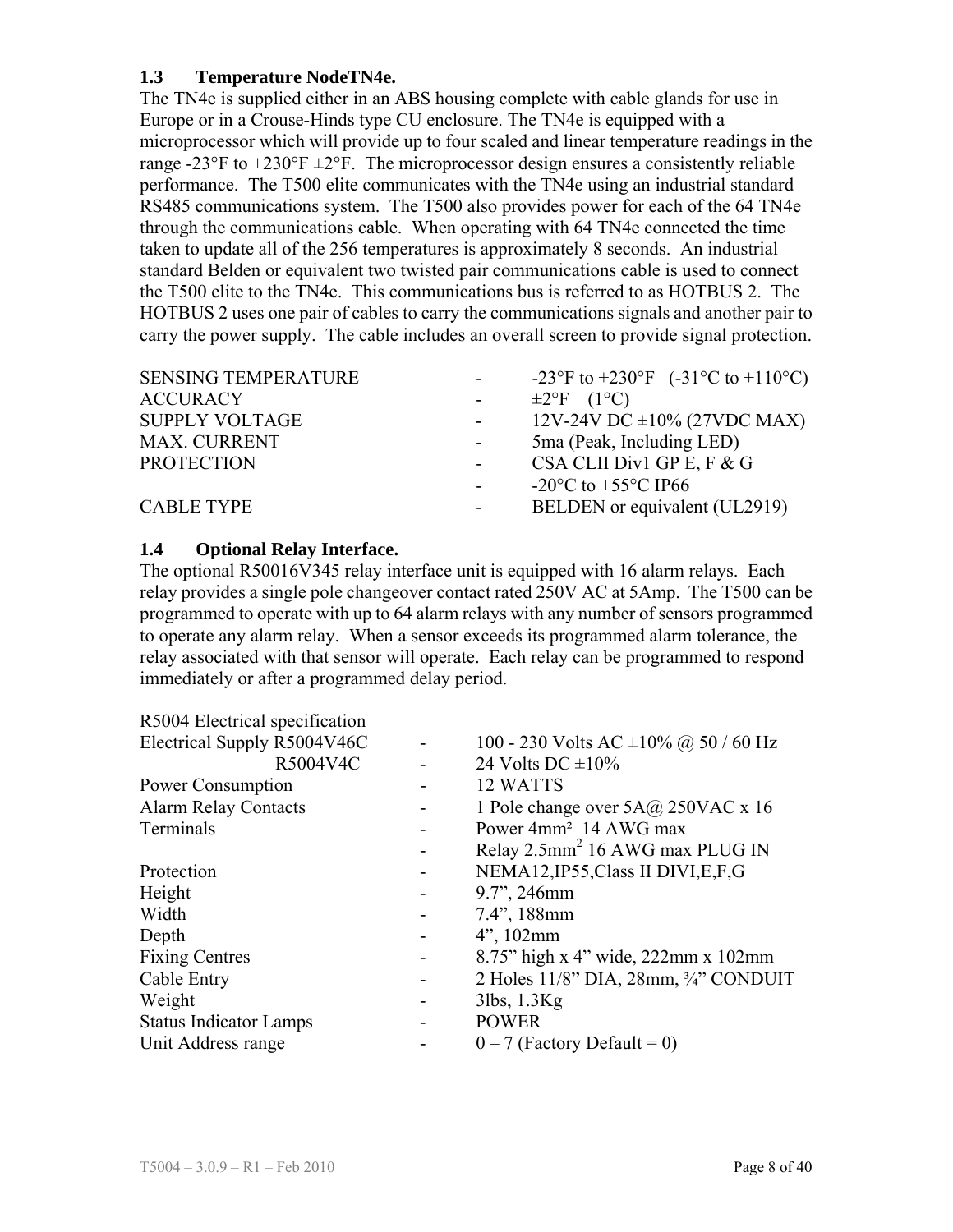The T500 Elite software Version 3.x.x has been designed to support 4 R5004 relay interface units. Together they provide a total of 64 alarm relays. Each relay interface is fitted with a unit address selector switch. This switch allow up to 8 unit addresses although only the first 4 are currently used. Address '0' provides relays in the range of 1 to 16 and address '1' provides relays in the range  $17 - 32$ , address '2' provides relays in the range 33 – 48 and address '3' provides relays in the range 49 - 64. The address must be set BEFORE power is applied. The relay interface units are shipped from the factory set to address '0'. If you intend to use 2, 3 or 4 relay units you must set each of the R500 interfaces to address 1, 2, or 3 accordingly. Additional relay interface units may be connected to the HOTBUS communications network using the same unit address. This will duplicate exactly the functions of the first unit. This can be useful when local and remote alarm indication may be needed.

# **1.5 HOTBUS**

HOTBUS is the term used to refer to the communications system used with the T500 elite and the sensor network. This network is an active communications system and as such is not restricted to monitoring temperatures. Other HOTBUS sensors will become available in the future and can be mixed freely on the HOTBUS system.

## **2 INSTALLATION INSTRUCTIONS**

#### 2.1 The Control Unit

The Control Unit box should be installed in a suitable control or starter switch room and mounted at an eye level position so that the warning lights and display can be readily seen. The box should have sufficient space to open the lid for wiring. An audible alarm, hooter or visual indicator lamp can be installed in or outside of the control room.



**The Control Unit is susceptible to static voltage. Connection of a clean ground to terminal 29 is essential for optimum performance. Prior to this connection, static handling precautions should be taken.** 

#### **2.2 Bearing Temperature Sensors (Grease through type)**

The temperature sensors are screwed into the grease holes of the bearings for the elevator leg head pulley, boot pulley and jockey pulley, where fitted or the bearings for conveyor rollers. Each sensor has a greasing by-pass and is installed in the bearing as Drawing 'C'.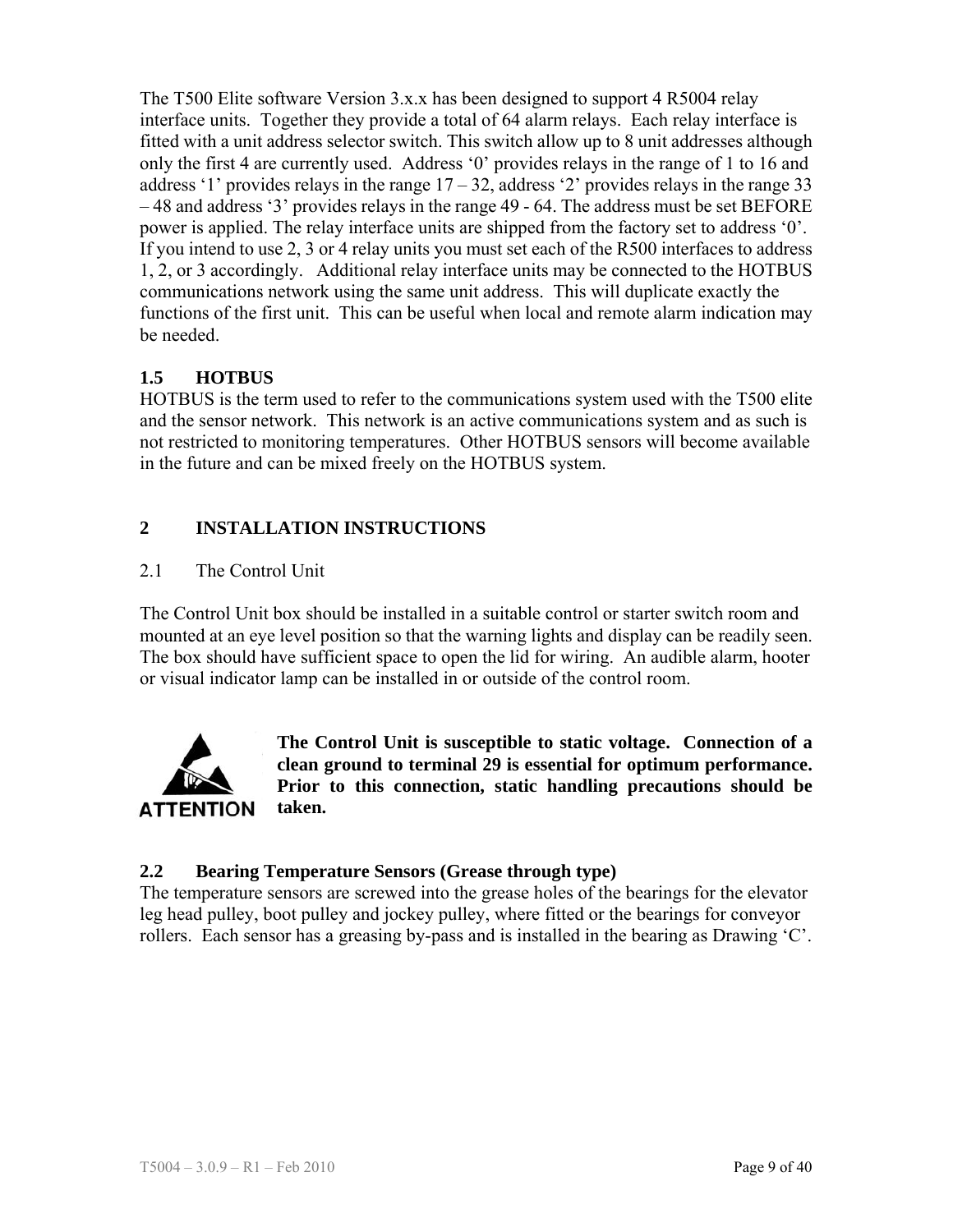## **3 ELECTRICAL WIRING**

#### Refer to Drawings A & B

Mount the TN4e housing within 3 meters of the sensors. Connect the sensor cables to the TN4e box SENSOR 1, SENSOR 2, SENSOR 3 and SENSOR 4 inputs using the provided sealing glands and protect the cable from damage. If flexible conduit is to be used ensure the correct glands are also used. Connect the communications/power cable to the TN4e box via the remaining 9-way plug connector. The cable is intended to be daisy chain connected as described in Drawing 'D'.

#### **Any Sensor inputs which are unused may be left unconnected but attention must be paid to ensure that the procedures set out on page 19, items 10 to 12 are carried out.**

When installing the equipment in an area which is likely to be hazardous from Ignitable Dusts, use liquid tight conduit and fittings and follow all local codes.

#### **4 OPERATING INSTRUCTIONS**

The T500 elite is equipped with 5 programming keys. These are soft keys and change their function according to the operation required at the time. When entering a numeric value, the following format has been adopted.

UP  $(\uparrow)$  key will increase the selected number. DOWN  $(\downarrow)$  key will decrease the selected number. LEFT  $(\leftarrow)$  will move the flashing cursor one digit to the left RIGHT  $(\rightarrow)$  will move the flashing cursor one digit to the right **SET** will accept the number on the screen and move to the next entry.

If the flashing cursor is placed on a digit using the  $(\leftarrow)$  or  $(\rightarrow)$  keys then the number will be increased or decreased by an appropriate amount.

For example:

If the display shows 000**0** then pressing (↑) will increase the number by 1 If the display shows  $0000$  then pressing  $($ <sup> $\uparrow$ </sup> $)$  will increase the number by 10 If the display shows 0000 then pressing  $(\uparrow)$  will increase the number by 100 If the display shows  $0000$  then pressing  $($ <sup> $\uparrow$ </sup> $)$  will increase the number by 1000 The  $(\downarrow)$  key operates in exactly the same way except that it will decrease the number by the same amount. Each number has a programmed range and will not allow numbers outside of that range. If you press and hold the  $(\uparrow)$  or  $(\downarrow)$  key for greater than 2 seconds, then the numbers will increase or decrease at a faster rate. Due to a low software priority the key repeat rate will vary, this is normal and should not be a cause for concern. When you are satisfied that the number being displayed is correct, press the **SET** key to save this number and move on to the next entry.

At other times the keys will have different functions. Please refer to those functions in order to determine the key use.

#### **WARNING: If you are in a menu or edit mode and do not press a key for 1 minute, the edit menu will close and any data entered will be lost. The TEST function**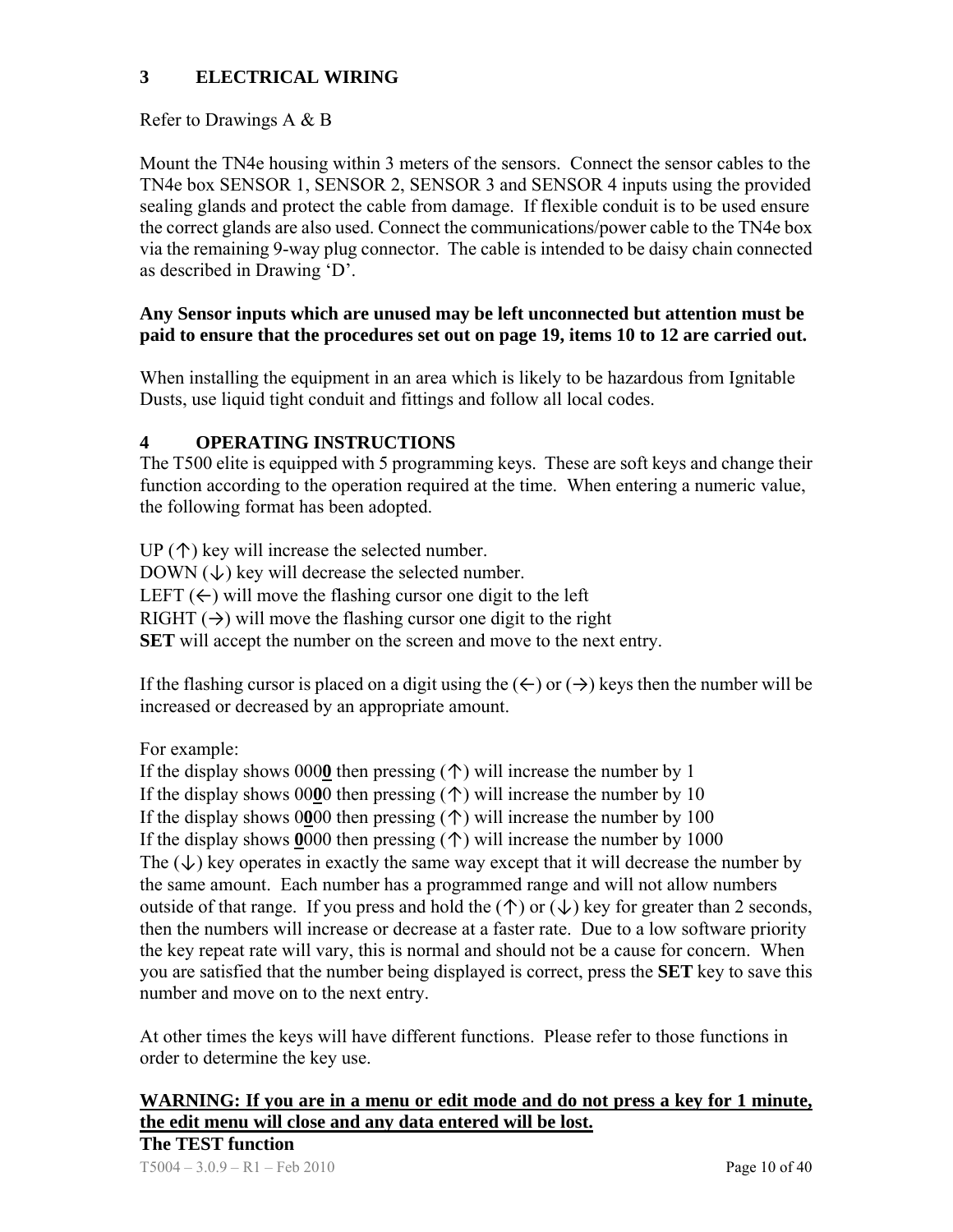When the T500 is powered up a greetings message is displayed and it automatically enters a self-test mode. All of the internal functions are examined and if no errors are detected the software continues into normal operation. In the event of failure, please contact the factory.

#### **4.1 Initial Setting up**

When power is first applied to the T500 the software checks for the existence of set-up information. If this is not present then it is assumed that the T500 is being set-up for the first time. The warning message opposite will be displayed and the alarm LED will flash.

The T500 will not continue until the SET button is pressed. At this point the LCD display will change to the T500 setup screen. This option can be accessed at any time once the initial setup has been performed.

The T500 has been designed to work with the TN4e temperature sensor node. Although the TN4e has been specifically designed to work with NTC type temperature sensors, it will also work with PTC temperature sensors and thermostatic switches. The switch input is intended to work with voltage free contacts either normally open or normally closed in operation and therefore is not restricted to temperature applications and can be used with other sensors, such as the TS1V4C TouchSwitch or signal relays. NTC type temperature sensors are designed to provide a continuously variable temperature indication. PTC temperature sensors are designed to provide a fixed temperature trip point for temperature monitoring and the contact sensing provides programmable contact change detection from a thermostat or other contact device. Below is an example of the setup procedure for each type of sensor.

#### **4.1.1 HOTBUS Node number.**

The T500 elite is capable of being connected to 64 TN4e Nodes and therefore it is essential to determine which of the 64 nodes the information is referring to. Each TN4e node is manufactured with a unique serial number. The last four digits of the serial number are the address of the node. If 683/1023 is the serial number then 1023 is the node address. As each node supports 4 sensors it is important to carefully record which is sensor 1, 2, 3 and which is sensor 4. Before attempting to setup the T500 elite you should plan your sensor network and record the following for later use. Note that all sensors connected to the node can be of different types, see page 13

Node Address: e.g. 1023 Sensor types for the node: NTC, PTC, or CNT (Contact) The names for sensors 1-4 (20 characters maximum, see sensor name editing on page 16)

\*\* T500 ELITE \*\* © 2002-2010 DON ELECTRONICS \*\* VERSION 3.0.9 \*\*

 WARNING No Configured sensors, press SET to begin

| - NODE SETUP -        |
|-----------------------|
| NODE Number 1         |
| NODE Address = $0000$ |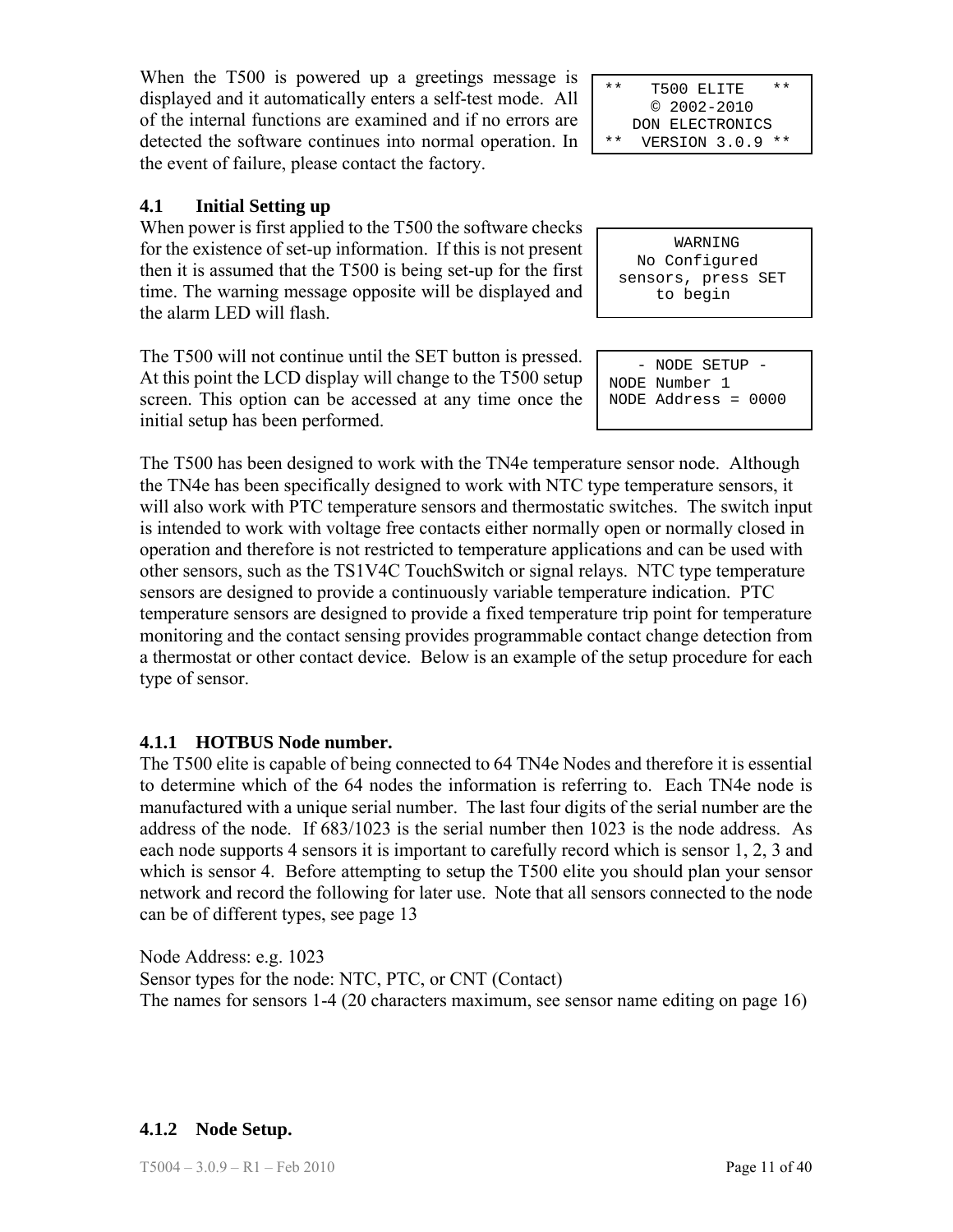When entering the NODE SETUP mode either for the first time or when editing, the following screen will appear. The first line shows you that you are in the MODE SETUP.

The second line displays the names of the chosen node

(Node 1 by default) and the third line shows the address of the node. The display cursor should be placed to the left of the words 'NODE Number 1'. At this part of the setup procedure, you can use the UP ( $\uparrow$ ) and DOWN ( $\downarrow$ ) keys to move your way through the list of 64 nodes. Un-programmed nodes will by default display with a node address of 0000. When you have selected the node you wish to edit, press the SET key.

The cursor will now move to the address portion of the node details. You can now use the UP  $(\uparrow)$ , DOWN  $(\downarrow)$ , LEFT  $(\Leftarrow)$  or RIGHT  $(\rightarrow)$  keys to edit the node address. When you are satisfied that the number being displayed is correct, press the **SET** key to save this number and move on to the next entry.

The T500 then displays the details associated with each of the 4 sensors that make up the TN4e. Using the  $(\uparrow)$  and  $(\downarrow)$  you must first select which of the 4 sensors you want to edit.

If this is the first time you have edited this node then all the sensors will be NTC type otherwise the information for each sensor will be displayed in turn as you scroll through the four sensors. In order to help you identify the sensor more clearly, each sensor has a unique name. The default names for the first 4 sensors (Node 1) is "Sensor Number 1..4" and the second set of 4 sensors (Node 2) is "Sensor Number 5..8" and so on until the sensors for node 64 which are "Sensor Number 253..256". Later we will examine a method by which the sensor names may be changed but for now we will assume that we are using the default sensor names.

Once you have decided which of the 4 sensors you wish to edit press the SET key. The

cursor will now move onto the sensor type (NTC in our example opposite). You can change this option as much as you wish by pressing the  $(\uparrow)$  and  $(\downarrow)$  keys. As you change the sensor type the information on the display will change to reflect the requirements of each sensor type. Once you

have decided on the sensor type press the SET key to move on to the entry detail for that specific sensor.

#### **4.1.3 Setup for NTC sensors.**

If you selected to use the NTC type of sensor then the setup screen should look like it does on the right. The top line shows the name of the sensor, the second line shows the chosen sensor type and the alarm relay number. The third line shows the relative temperature alarm level and the fourth line shows the absolute temperature alarm level.

 - NODE SETUP - NODE Number 1 NODE Address = 0000

 - NODE SETUP - NODE Number 1 NODE Address = 1234

| Sensor Number 1<br>TYPE= NTC : Relay 00<br>RELATIVE ALARM 30<br>ABSOLUTE ALARM 140 |  |
|------------------------------------------------------------------------------------|--|
| Sensor Number 2<br>TYPE= NTC : Relay 00<br>RELATIVE ALARM 30<br>ABSOLUTE ALARM 140 |  |
| Sensor Number 3<br>TYPE= NTC : Relay 00<br>RELATIVE ALARM 30<br>ABSOLUTE ALARM 140 |  |

| Sensor Number 4        |
|------------------------|
| TYPE= $NTC : Relay 00$ |
| RELATIVE ALARM 30      |
| ABSOLUTE ALARM 140     |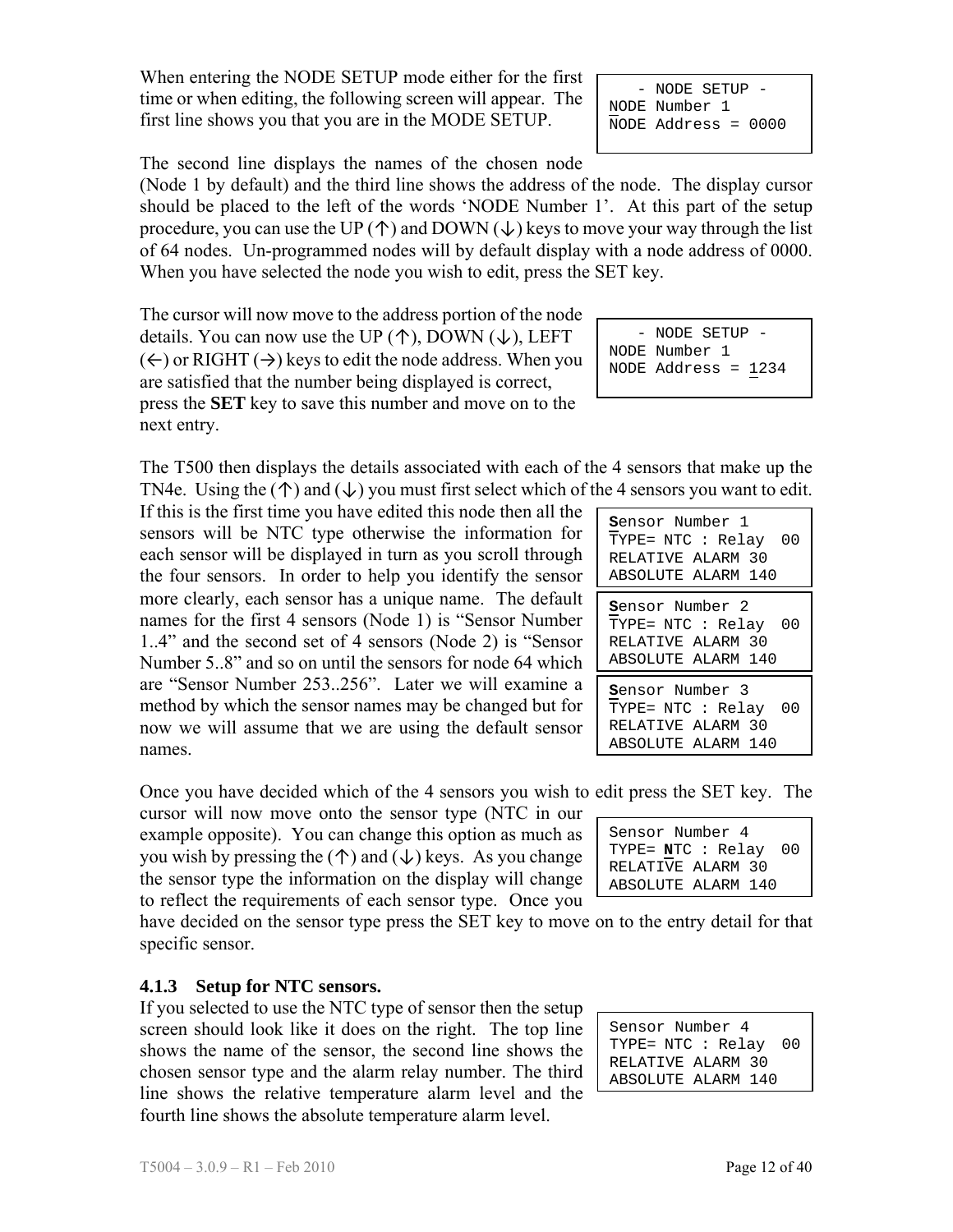$T5004 - 3.0.9 - R1 - Feb\ 2010$  Page 13 of 40

Once you have selected the NTC type sensor the information on line 2 will change. The T500 asks if you would like to use a Relay Delay with the

R500 relay. This can be very useful if you don't want the R500 to respond immediately to an alarm. For example, you may want to set the relay delay long enough to avoid accidental activation if operation is expected to vary in normal use. If you do **not** require a delay in the relay activation then touch the Down  $(\downarrow)$  arrow to select "No", otherwise touch the Up **(↑)** arrow to select "**Yes**"; having made your choice then touch the "**SET**" key to complete that part of the entry. If you chose to have an activation delay then display line 2 will change to "**Relay Delay is xx S**". xx represents the current relay activation delay in seconds. The normal default is 60 seconds but the timer

| Sensor Number 4      |
|----------------------|
| TYPE= NTC : Relay 00 |
| RELATIVE ALARM 30    |
| ABSOLUTE ALARM 140   |
| Sensor Number 4      |
| Relay Delay ? Yes    |
| RELATIVE ALARM 30    |
| ABSOLUTE ALARM 140   |
| Sensor Number 4      |
| Relay Delay is 60 S  |
| RELATIVE ALARM 30    |
|                      |
| ABSOLUTE ALARM 140   |

range can bet set between 0 and 99 seconds. If you chose "No" to the delay time then the default is automatically set to '0' essentially making the relay operate immediately when a fault is detected.

Once you have completed any adjustments to the time delay or if you chose "No" time delay, touching "SET" causes the software on to ask which relay you would like to assign to this sensor. Line 2 of the display will again change to show the relay number option. The flashing cursor will be placed

TYPE= NTC : Relay 0**1** RELATIVE ALARM 30 ABSOLUTE ALARM 140

Sensor Number 4

on the High Temperature Alarm relay. If setting up for the first time then the value will be 00 otherwise it will display the value set previously. The T500 is equipped with an internal alarm warning relay. Any alarm condition will result in this relay operating. The T500 can also have 4 R500 elite relay interface units connected to it. Each R500 is equipped with 16 interface relays providing a maximum of 64 relays all of which can be utilised as part of the temperature monitoring system. If the High Temperature Relay is set to 00 then only the internal warning relay will operate, however, if you set the relay to a number between 1 and 64, then the associated R500 alarm zone relay will also operate. You can adjust the number of the relay by using the keyboard as described on page 7. When you have entered your chosen relay number press SET to continue.

The cursor will now move down to the 'Relative Alarm 30' prompt. The relative temperature alarm provides the ability to set an alarm level which is relative to the ambient

current ambient. Setting the relative alarm value to 0°F results is the close temperature controls being disabled. A maximum relative temperature alarm limit of 90°F (above ambient) is applied to this feature. The factory default level is 30°F. This alarm type only applies to the NTC sensors. The ambient temperature is measuring by a separate NTC temperature sensors located on the TN4(e) node circuit board and applied specifically to

temperature of the system. This provides a close temperature control for the T500 Elite. If the current ambient temperature is 70°F then setting the relative temperature for sensor 1 to 30°F will result in the alarm level of  $70^{\circ}F+30^{\circ}F = 100^{\circ}F$ . If the ambient temperature was to rise to 80°F then the relative temperature alarm would be  $80^{\circ}F+30^{\circ}F = 110^{\circ}F$  in other words the actual alarm is always  $30^{\circ}F$  above the

Sensor Number 4 TYPE= NTC : Relay 00 RELATIVE ALARM **3**0 ABSOLUTE ALARM 140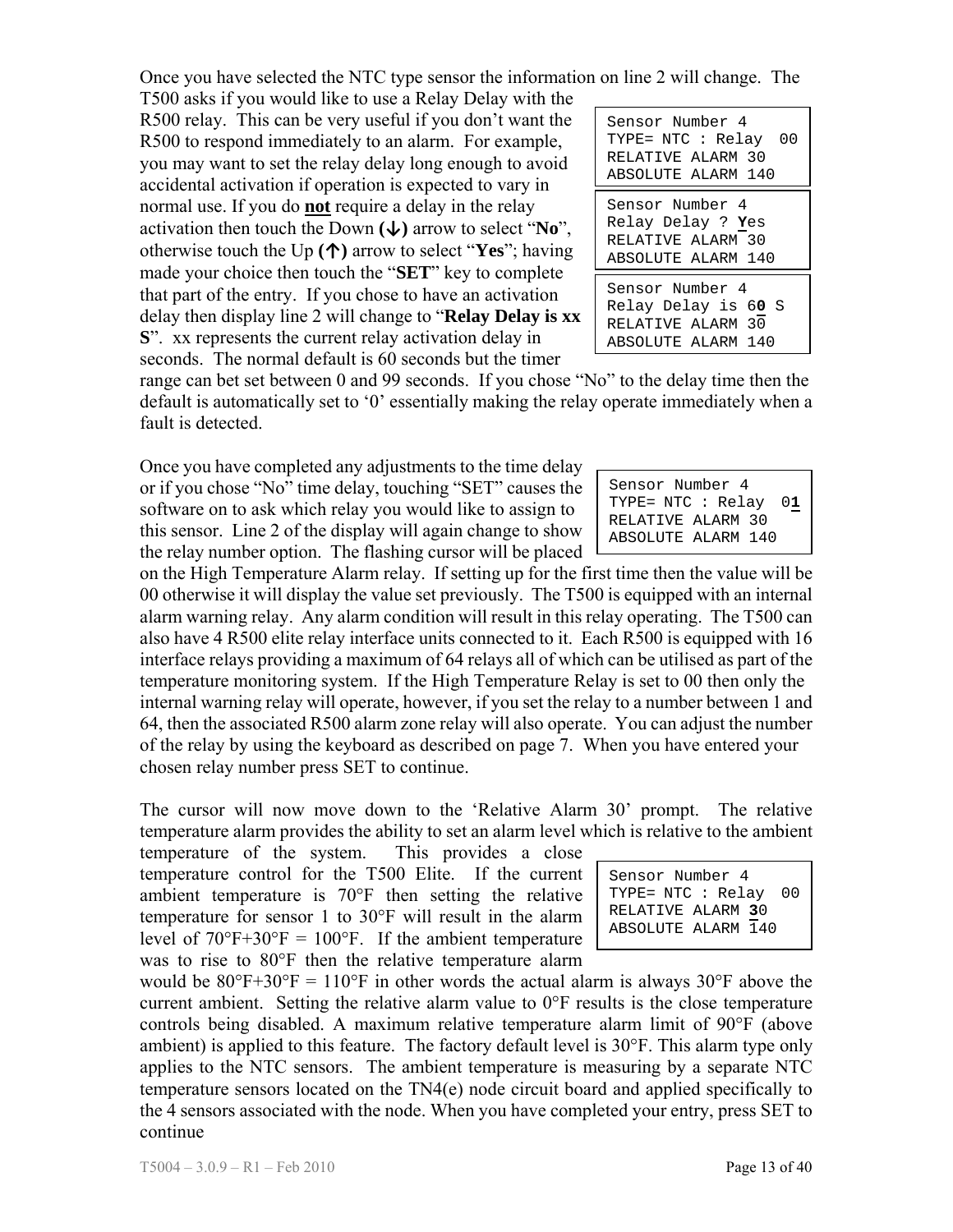The cursor will now move down to the 'Absolute Alarm nnn' prompt. If setting up for the first time then the value will be 140°F otherwise the value will be as previously set. This

provides an adjustable absolute alarm level for the sensor and can be adjusted between 000°F and 230°F. When the measured temperature exceeds this setting, the T500 will generate an alarm in accordance with the relay settings above. This alarm operates independently of the relative

alarm setting and has no relationship with the ambient temperature. It is provided for use when the ambient temperature measurement can not be relied upon or when you require a second and secure alarm. If the ambient sensing system is not set or has failed to operate correctly, then the absolute alarm will protect the system against high temperatures. If a Relative alarm was set to 30°F above ambient and the Absolute alarm was set to 150°F, then the alarm will operate when the measured temperature exceeds 150°F irrespective of the Relative alarm settings. The factory default level is 140°F. When you have entered your chosen Absolute alarm level, press SET to continue.

Pressing the SET button completes the entry page but we sometimes make mistakes during entry of data or we need to edit more than one entry before moving on to do other things. Before the new information is finally saved for use you have a number of choices that you can make. Pressing

the LEFT  $(\leftarrow)$  key saves the new information and returns you back to select a new node. Pressing the RIGHT  $(\rightarrow)$  key saves the information and returns you back to the sensor edit screen and the SET key just exits the setup mode saving any changes.

Once you have pressed the  $(\leftarrow)$ ,  $(\rightarrow)$  or SET key, the information is saved in permanent memory so that the next time the T500 is powered up, these settings will automatically come into effect.

**WARNING: If you do not press a key for 1 minute, the edit menu will close and any data entered will be lost.**

#### **NOTE: Alarm relay delays apply to the R500 relay only. The T500 onboard warning relay will operate immediately upon detection of a fault.**

| Sensor Number 4      |
|----------------------|
| TYPE= NTC : Relay 00 |
| RELATIVE ALARM 30    |
| ABSOLUTE ALARM 140   |

| USE THE KEYS TO        |  |
|------------------------|--|
| < = Go to NODE edit    |  |
| > = Go to SENSR edit   |  |
| $SET = Done with edit$ |  |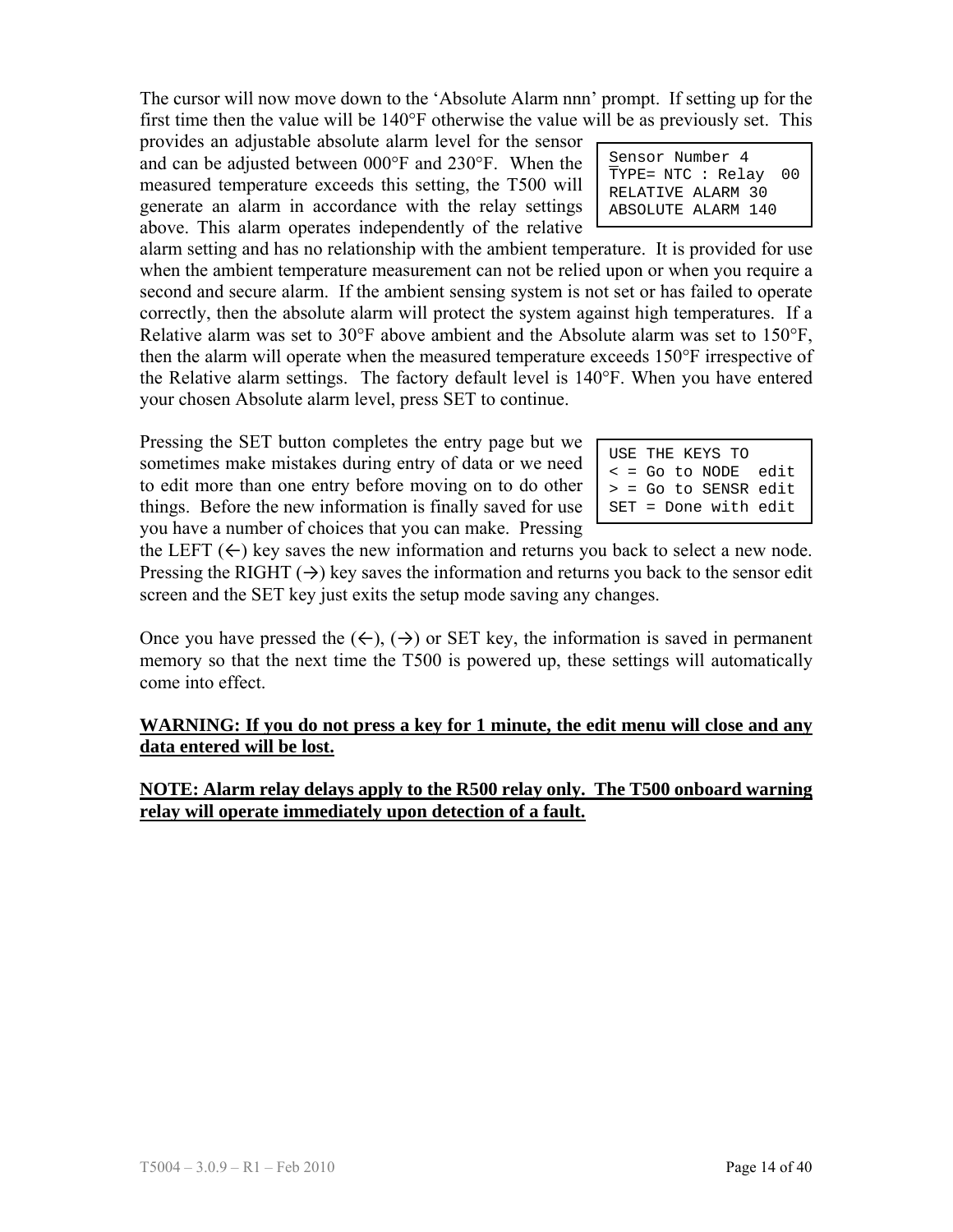# **4.1.4 Setup for PTC sensors.**

If you selected to edit the PTC type of sensor then the screen should look like it does on the

right. The top line shows name of the sensor. The second line shows the chosen sensor type and the alarm relay number. The third and fourth line is blank. PTC sensors do not require an alarm temperature as they are designed to work at fixed alarm temperatures (see page 13).

Sensor Number 16 TYPE= **P**TC : Relay 00

Once you have selected the PTC type sensor the information on line 2 will change. The

T500 asks if you would like to use a Relay Delay with the R500 relay. This can be very useful if you don't want the R500 to respond immediately to an alarm. For example, you may want to set the relay delay long enough to avoid accidental activation if operation is expected to vary in normal use. If you do **not** require a delay in the relay activation then touch the Down **(↓)** arrow to select "**No**", otherwise touch the Up **(↑)** arrow to select "**Yes**"; having made your choice then touch the "**SET**" key to complete that part of the entry. If you chose to have an activation delay then display line 2 will change to "**Relay Delay is xx S**". xx represents the current relay activation delay in seconds. The normal default is 60 seconds but the timer

| Sensor Number 16<br>TYPE= PTC : Relay 00 |
|------------------------------------------|
| Sensor Number 16<br>Relay Delay ? Yes    |
| Sensor Number 16<br>Relay Delay is 60 S  |

range can bet set between 0 and 99 seconds. If you chose "No" to the delay time then the default is automatically set to '0' essentially making the relay operate immediately when a fault is detected.

Once you have completed any adjustments to the time delay or if you chose "No" time delay, touching "SET" causes the software on to ask which relay you would like to assign to this sensor. Line 2 of the display will again change to show the relay number option. The flashing cursor will be placed on the chosen alarm relay. If setting up for the first time then

the value will be 00 otherwise the value will be what was set previously. The T500 is equipped with an internal alarm warning relay. Any alarm condition will result in this relay operating. The T500 can also have 4 R500 elite relay interface units connected to it. Each R500 is equipped with

16 interface relays providing a maximum of 64 relays all of which can be utilised as part of the temperature monitoring system. If the High Temperature Relay is set to 00 then only the internal warning relay will operate, however, if you set the relay to a number between 1 and 64, then the associated R500 alarm relay will also operate. You can adjust the number of the relay by using the keyboard as described on page 7. When you have entered your chosen relay number press SET to continue.

Pressing the SET button completes the entry page but we sometimes make mistakes during entry of data or we need to edit more than one entry before moving on to do other things. Before the new information is finally saved for use you have a number of choices that you can make. Pressing

| USE THE KEYS TO              |  |
|------------------------------|--|
| $\epsilon$ = Go to NODE edit |  |
| $>$ = Go to SENSR edit       |  |
| SET = Done with edit         |  |

Sensor Number 16 TYPE= PTC : Relay **31**

the LEFT  $(\leftarrow)$  key saves the new information and returns you back to select a new node. Pressing the RIGHT  $(\rightarrow)$  key saves the information and returns you back to the sensor edit screen and the SET key just exits the setup mode saving any changes.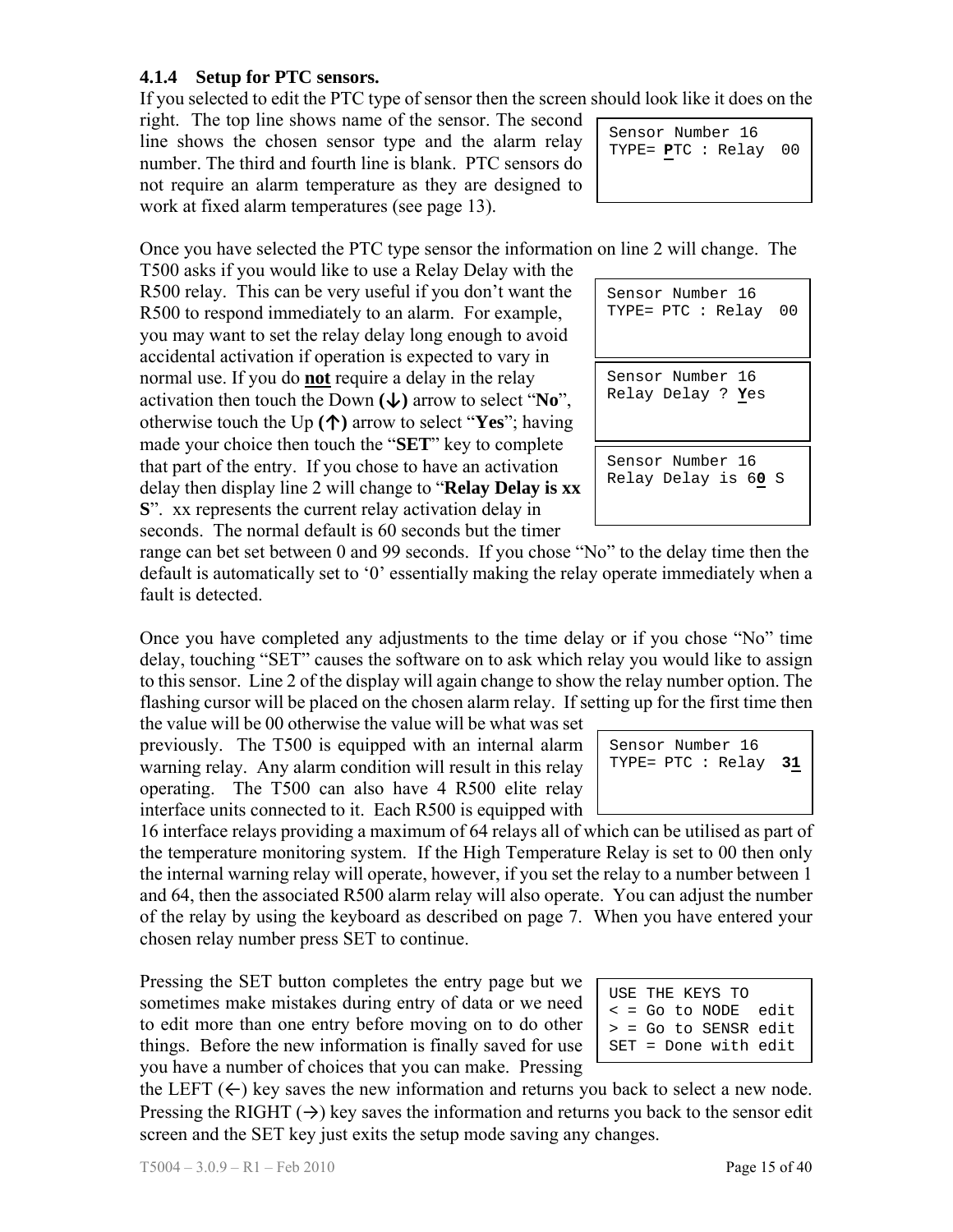Once you have pressed the  $(\leftarrow)$ ,  $(\rightarrow)$  or SET key, the information is saved in permanent memory so that the next time the T500 is powered up, these settings will automatically come into effect.

#### **WARNING: If you do not press a key for 1 minute, the edit menu will close and any data entered will be lost.**

#### **NOTE: Alarm relay delays apply to the R500 relay only. The T500 onboard warning relay will operate immediately upon detection of a fault.**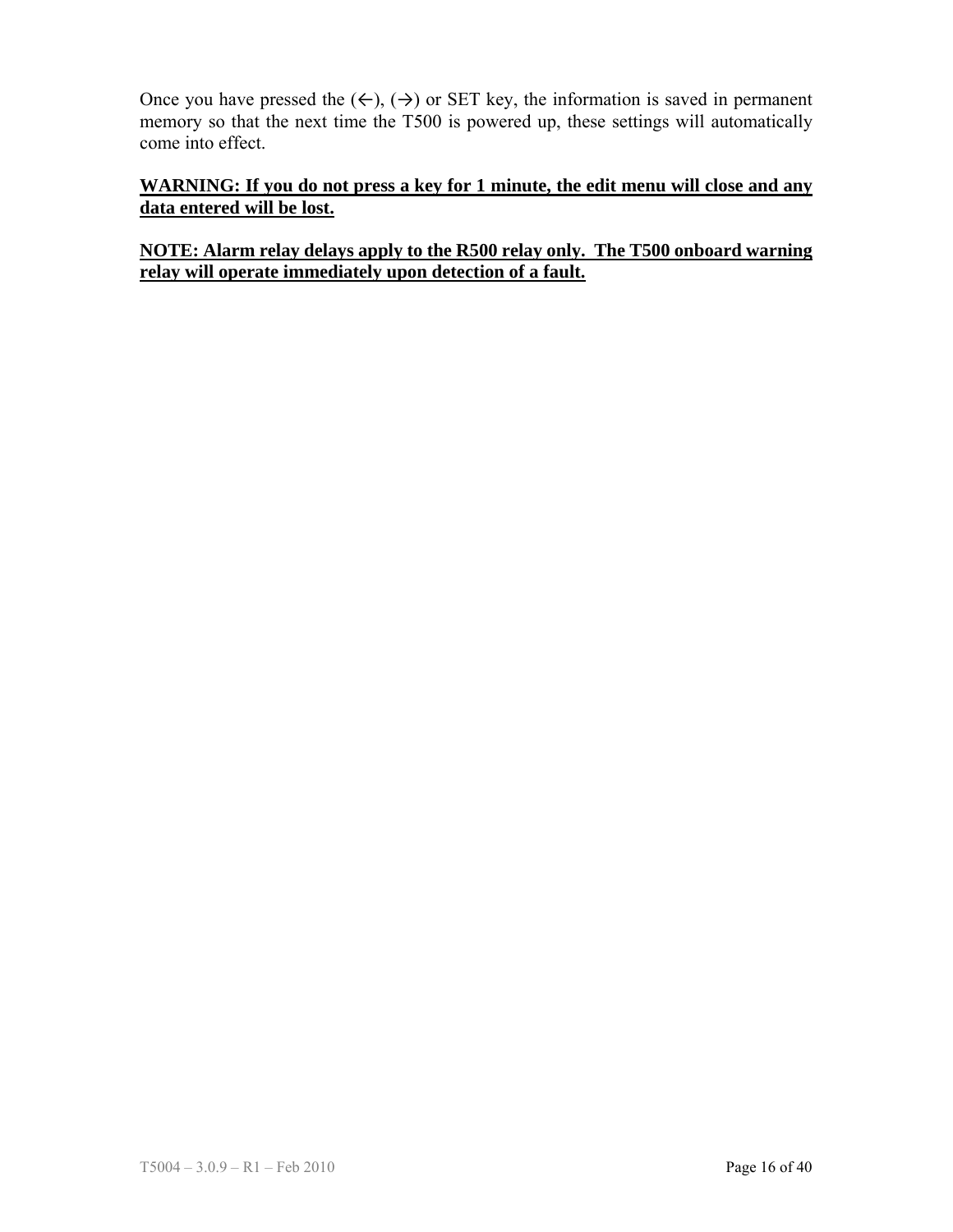# **4.1.5 Setup for CNT (contact) sensing.**

If you selected to edit the CNT type of sensor then the screen should look like it does on the right. The top line shows the sensor name. The second line shows the chosen sensor type and the alarm relay number. The third line shows the current alarm condition for the contact.

Sensor Number 21 TYPE= **C**NT : Relay 00 ALARM WHEN ON

Once you have selected the CNT type sensor the information on line 2 will change. The

T500 asks if you would like to use a Relay Delay with the R500 relay. This can be very useful if you don't want the R500 to respond immediately to an alarm. For example, you may want to set the relay delay long enough to avoid accidental activation if operation is expected to vary in normal use. If you do **not** require a delay in the relay activation then touch the Down **(↓)** arrow to select "**No**", otherwise touch the Up **(↑)** arrow to select "**Yes**"; having made your choice then touch the "**SET**" key to complete that part of the entry. If you chose to have an activation delay then display line 2 will change to "**Relay Delay is xx S**". xx represents the current relay activation delay in seconds. The normal default is 60 seconds but the timer

Sensor Number 21 Sensor Number 21 TYPE= CNT : Relay 00 ALARM WHEN ON

ALARM WHEN ON Sensor Number 21 Relay Delay is 6**0** S

Relay Delay ? **Y**es

ALARM WHEN ON

range can bet set between 0 and 99 seconds. If you chose "No" to the delay time then the default is automatically set to '0' essentially making the relay operate immediately when a fault is detected.

Once you have completed any adjustments to the time delay or if you chose "No" time delay, touching "SET" causes the software on to ask which relay you would like to assign to this sensor. Line 2 of the display will again change to show the relay number option. The flashing cursor will be placed on the chosen alarm relay. If setting up for the first time

then the value will be 00 otherwise the value will be what was set previously. The T500 is equipped with an internal alarm warning relay. Any alarm condition will result in this relay operating. The T500 can also have 4 R500 elite relay interface units connected to it. Each R500 is equipped with



Sensor Number 16 TYPE= CNT : Relay 22

ALARM WHEN **ON**

16 interface relays providing a maximum of 64 relays all of which can be utilised as part of the temperature monitoring system. If the High Temperature Relay is set to 00 then only the internal warning relay will operate, however, if you set the relay to a number between 1 and 64, then the associated R500 alarm relay will also operate. You can adjust the number of the relay by using the keyboard as described on page 7. When you have entered your chosen relay number press SET to continue.

Because contact conditions can be applied in one of two known states the 'ALARM

WHEN' condition can be toggled to either 'OFF' or 'ON' by using the **UP (↑) or DOWN (↓)** keys. This means that if your contact is normally 'ON', you might want to alarm when it changes to 'OFF' or if it is normally 'OFF' you

might want to alarm when it changes to 'ON'. This state can be set individually for each of the contact inputs.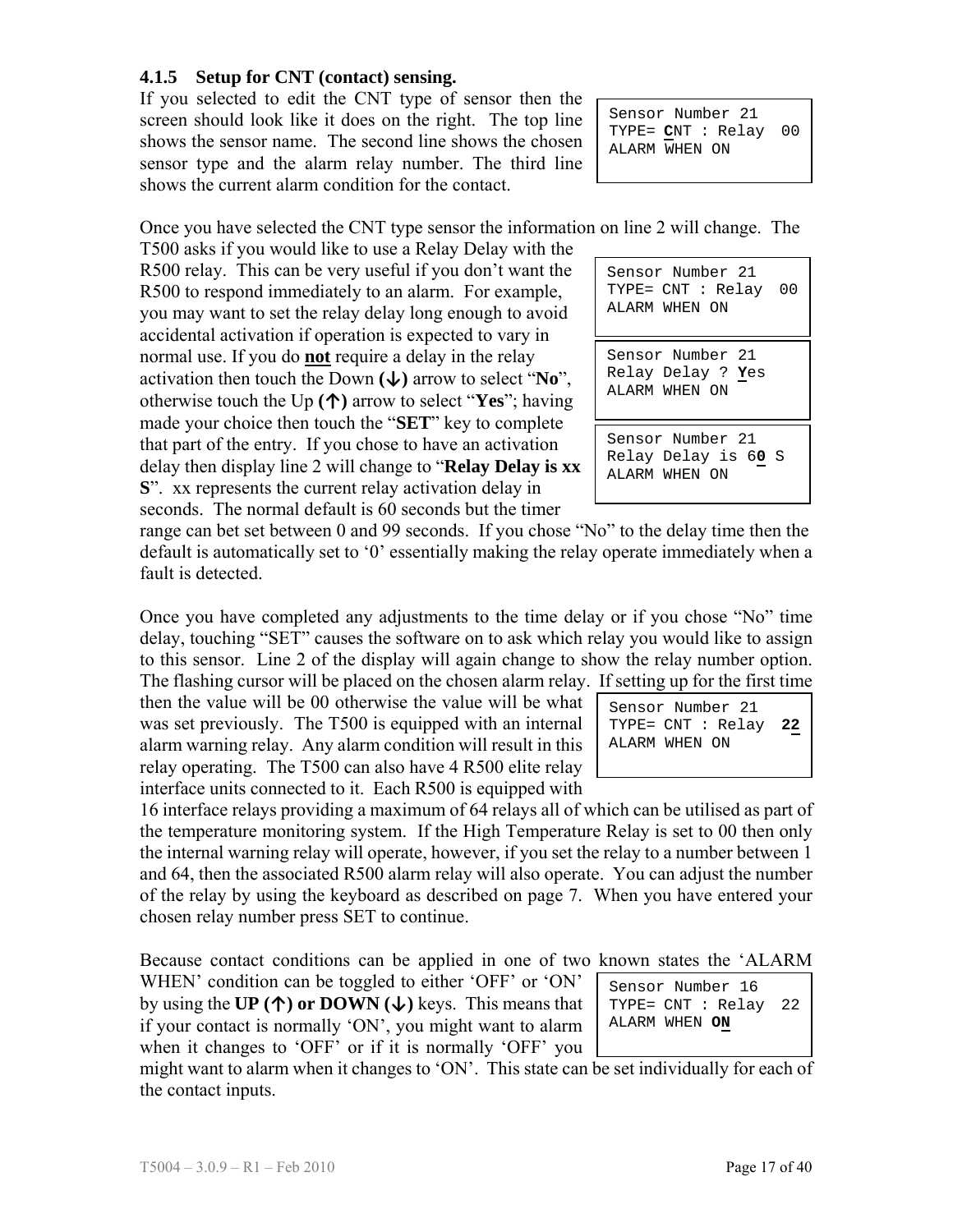Pressing the SET button completes the entry page but we sometimes make mistakes during entry of data or we need to edit more than one entry before moving on to do other things. Before the new information is finally saved for use you have a number of choices that you

can make. Pressing the LEFT  $(\leftarrow)$  key saves the new information and returns you back to select a new node. Pressing the RIGHT  $(\rightarrow)$  key saves the information and returns you back to the sensor edit screen and the SET key just exits the setup mode saving any changes.

| USE THE KEYS TO        |  |
|------------------------|--|
| < = Go to NODE edit    |  |
| $>$ = Go to SENSR edit |  |
| SET = Done with edit   |  |

Once you have pressed the  $(\leftarrow)$ ,  $(\rightarrow)$  or SET key, the information is saved in permanent memory so that the next time the T500 is powered up, these settings will automatically come into effect.

#### **WARNING: If you do not press a key for 1 minute, the edit menu will close and any data entered will be lost.**

**NOTE: Alarm relay delays apply to the R500 relay only. The T500 onboard warning relay will operate immediately upon detection of a fault.**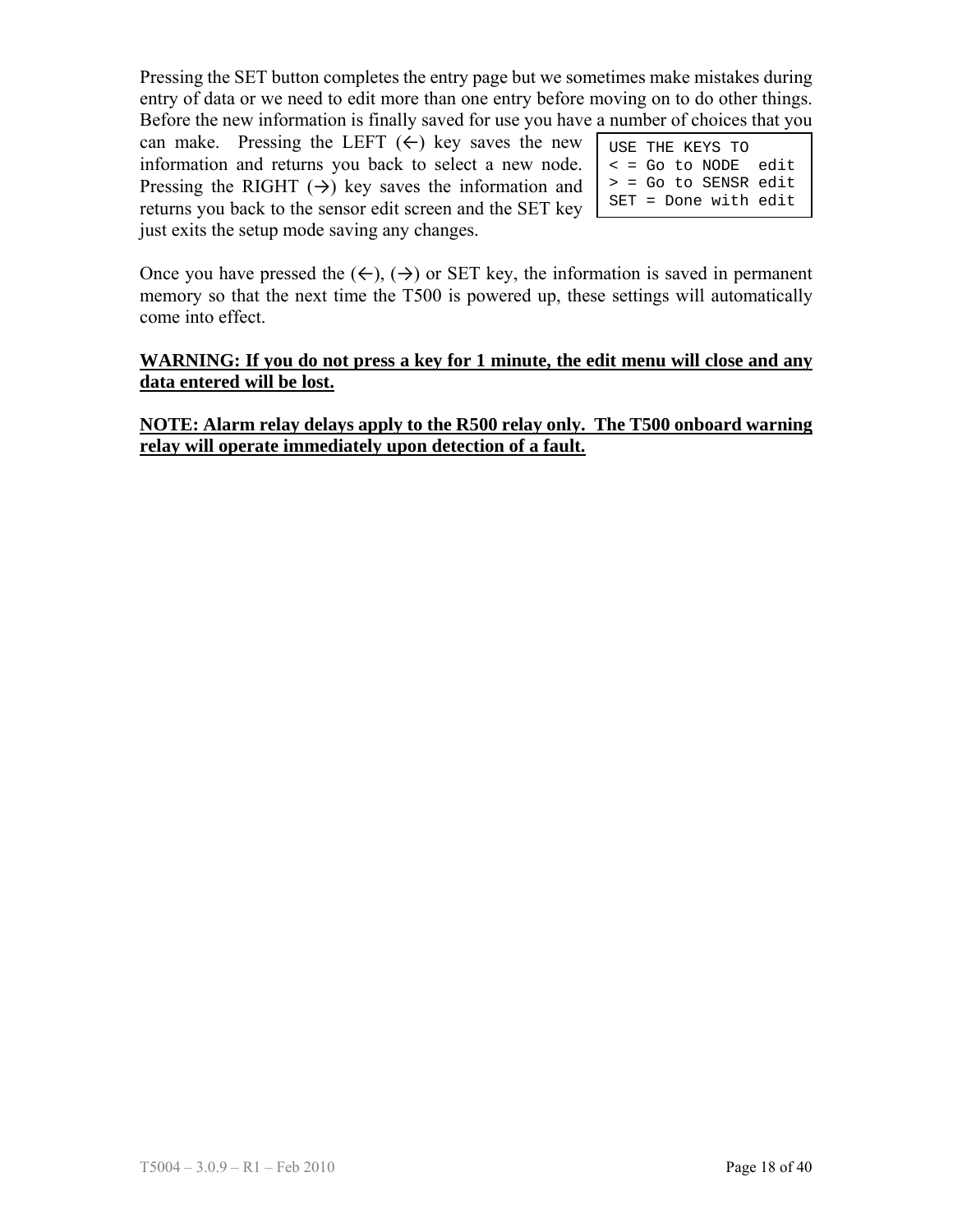#### **4.1.6 Sensor Network Design.**

The HotBus2 sensor monitoring system based upon the T500 has been designed to offer simplicity and flexibility. You can mix the TN4e node installation as freely as you like. It is not necessary to use consecutively numbered TN4e for the system to work. Neither is it necessary to assign the nodes to any logical sequence. If you leave holes in the setup information, for example if you only have three nodes you might assign them like this - Node 1 is address 1000, Node 3 is address 1097 and node 23 is address 1023 then the missing or blank entries are ignored and have no effect on the operation of the T500. It is however, strongly recommended that you consider assigning the Node numbers consecutively 01 – 64 as this makes monitoring the temperatures easier and entering useful and meaningful sensor name is easier. You may find it useful to leave small gaps in the system especially if you intend to add extra TN4e nodes at a later date; however, there is no association between the physical placement of the nodes and the order of programming in the T500 so you are free to place the nodes in any order. Experience has shown that you will benefit greatly by planning the system with some thought to how you intend to use the information. A common format for use is to assign each node to a section or area to be monitored and assign the sensors according the needs of that area, adding more nodes if necessary.

#### **4.1.7 Alarm zoning.**

Each TN4e node can read the state of 4 independent sensors. These sensors can be associated with an alarm relay. Alarm relay 00 (default) is the built in warning relay and operates for all alarm conditions. If the optional relay interfaces are fitted (R50016V345) then up to a further 64 alarm channels are available for the user. Setting the relay number for any of the sensors to between 01 and 64 will associate the alarm relay 01 to 64 to that sensor. Any number of sensors can be associated with an alarm relay. For example:

| Node 1001 | Sensor $1 = 00$ | T500 alarm warning relay only. (WR) |
|-----------|-----------------|-------------------------------------|
|           | Sensor $2 = 04$ | Optional alarm relay $4 + (WR)$     |
|           | Sensor $3 = 01$ | Optional alarm relay $1 + (WR)$     |
|           | Sensor $4 = 14$ | Optional alarm relay $14 + (WR)$    |
| Node 1003 | Sensor $1 = 01$ | Optional alarm relay $1 + (WR)$     |
|           | Sensor $2 = 02$ | Optional alarm relay $2 + (WR)$     |
|           | Sensor $3 = 03$ | Optional alarm relay $3 + (WR)$     |
|           | Sensor $4 = 04$ | Optional alarm relay $4 + (WR)$     |

It can be seen from the examples above that a number of sensors can be zoned together, Node 1001 Sensor 3, Node 1003 Sensor 1 are both associated with alarm relay 1. Any one or both of these sensors, which exceed the programmed limits, will operate relay 1 of the R500 relay interface. Any alarm will always trigger the internal alarm relay of the T500 elite. Any number of sensors can be associated with an alarm relay in this way.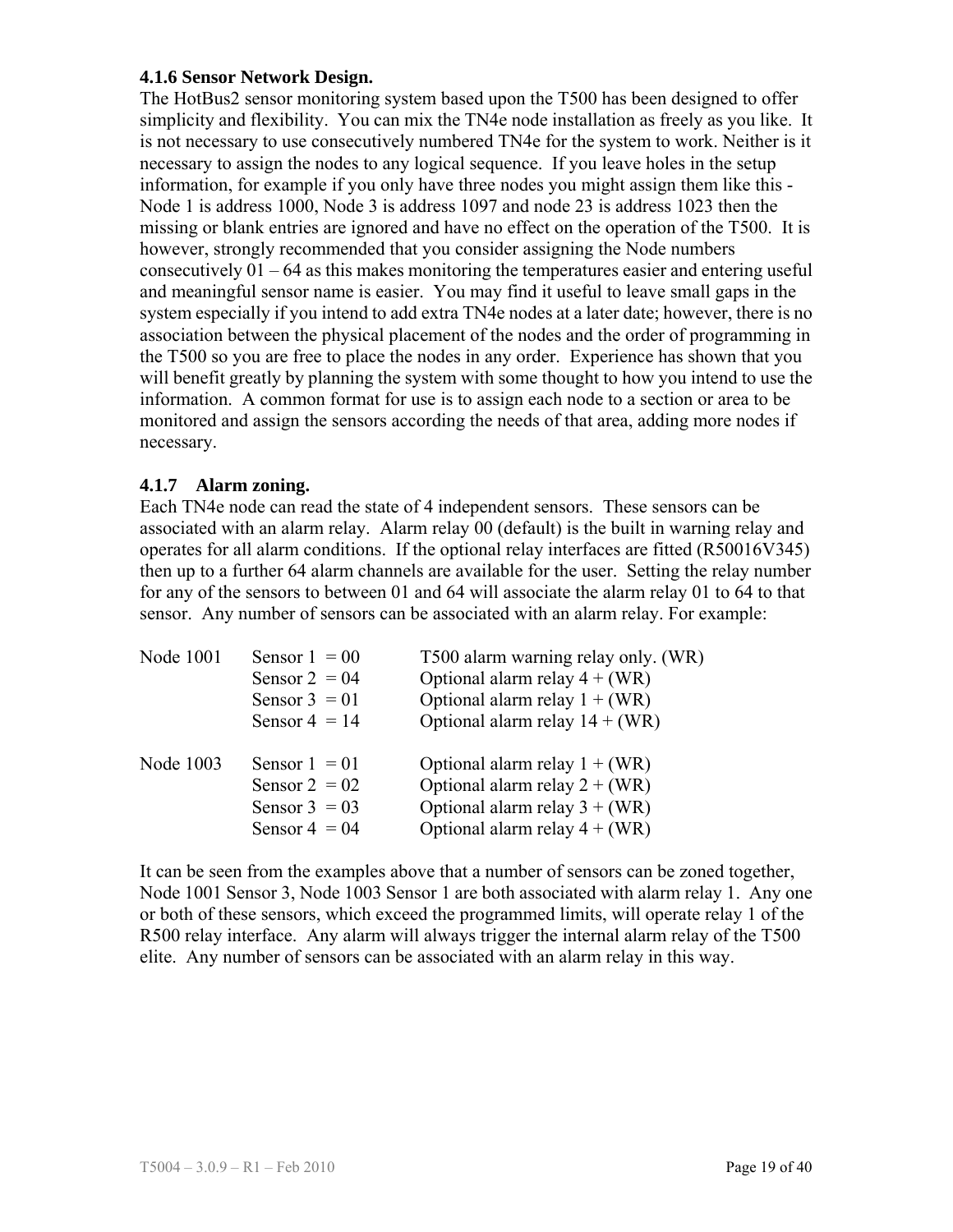## **4.1.8 Temperature sensor types.**

Two types of NTC sensor are available for use with the T500

| <b>Brass Body Version</b> Steel Body Version |                       |                                      |
|----------------------------------------------|-----------------------|--------------------------------------|
| <b>Part No.</b> (Europe)                     | <b>Part No.</b> (USA) | <b>Temperature</b>                   |
| WDB10V34AI                                   | WDB20V34C             | Max $110^{\circ}$ C/230 $^{\circ}$ F |

PTC sensors have a fixed alarm level which is determined by the type of sensor. The table below lists some of the sensor types available.

| <b>Steel Body Version</b> |                      |
|---------------------------|----------------------|
| Part No. (USA)            | <b>Temperature</b>   |
| WDB21V34C                 | 50°C/122°F           |
| WDB22V34C                 | $60^{\circ}$ C/140°F |
| WDB23V34C                 | 70°C /158°F          |
| WDB24V34C                 | 80°C /176°F          |
| WDB25V34C                 | 90°C /194°F          |
| WDB26V34C                 | 100°C /212°F         |
|                           |                      |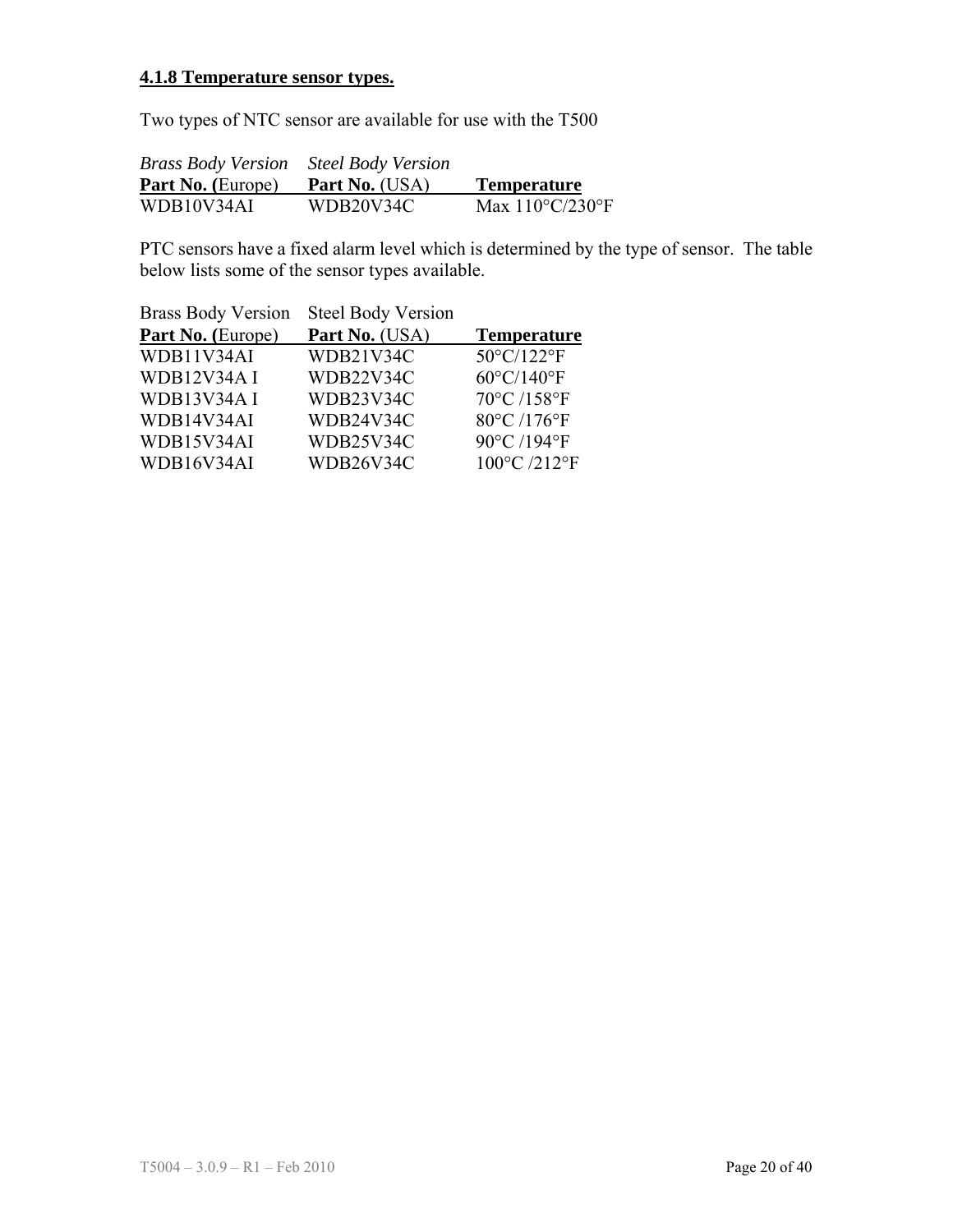#### **4.2 Normal Operation.**

Once the initial setup has been performed and at least 1 TN4e has been connected to the system then the T500 will enter the normal monitoring mode. During normal operation, the T500 will continuously scan all of the programmed sensors and respond to their programmed alarm settings. This mode displays the status of a single sensor connected to the T500. The actual sensor being displayed can be selected by using the  $Up(\uparrow)$  and  $Down(\downarrow)$  arrow keys. During the normal sensor display the software is capable of showing any one of the 256 sensors, which may be available. As each TN4e node has 4 sensors connected to it, the display shows consecutively connected sensors. For example if you were to connect three nodes 1,2 and 3 to the T500 then the display will show the settings for sensors 1 to 12. If a sensor is connected and working correctly then its actual state will be displayed in either °C or °F if the sensor is an NTC type, NORMAL or HIGH if the sensor is a PTC type and ON or OFF if the sensor is a CNT type. If a node is not programmed (see the section on setting up the T500) then the display will show <-> as the current sensor value (including <-> ambient if the sensor is an NTC type). All 256 sensors can be displayed in this manner. As you scroll up or down through the sensors, the alarm zone number and alarm trip level or alarm condition associated with each sensor will update automatically on the screen. Although no restrictions are placed upon the order of programming for the nodes, it can  $\perp$ 

| Sensor Number 1<br>Temperature = 082°F<br>Amb 070°F :Relay 10<br>Rel 30: Abs 140: NTC                                                      |
|--------------------------------------------------------------------------------------------------------------------------------------------|
| Sensor Number 2<br>Temperature = $080^{\circ}$ F<br>Amb 070°F :Relay 10<br>Rel 30: Abs 140: NTC                                            |
| Sensor Number 3<br>Contact State = OFF<br>Alarm = $ON$ :Relay 11<br>Sensor Type = CNT                                                      |
| Sensor Number 4<br>Contact State = OFF<br>Alarm = $ON$ :Relay 12<br>Sensor Type = CNT                                                      |
| Sensor Number 5<br>Temperature = NORMAL<br>Alarm Relay = 27<br>Sensor Type = PTC                                                           |
| Sensor Number 6<br>Temperature = NORMAL<br>Alarm Relay = 27<br>Sensor Type = PTC                                                           |
| Sensor Number 200<br>Temperature = $\leftarrow$ > $\text{P}_{\text{F}}$<br>Amb $\leftarrow$ > $\circ$ F : Relay 00<br>Rel 30: Abs 150: NTC |

bee seen that it is to your advantage to programme them in a logical order. Three nodes programmed consecutively will result in the first 12 sensors being displayed. This makes it easy to choose the sensor, which you want to monitor. If you programme the nodes with holes in the sequence, 1,15 and 26 for example, then the associated sensors numbers will be 1..4 for node 1, 57..60 for node 15 and 101..104 for node 26. It can be seen that this is not an efficient way in which to programme the nodes as it takes a long time to scroll through the list to reach a programmed sensor.

When power is applied details for sensor 1 will be displayed by default. While displaying the detail for sensor 1, pressing the Down( $\downarrow$ ) key will cause the T500 to display the details for sensor 256. The reverse of this is also permitted. When displaying the details for sensor 256, pressing the Up( $\uparrow$ ) key will cause the T500 to display the result in the details for sensor 1.

If a decimal point (period) appears between the word "Relay" and the relay number (Relay**.** 01) then this indicates that the relay has an activation delay timer set. If no timer is set then the period will not be displayed.

Sensor Number 200 Temperature = 082°F Amb 070°F :Relay**.** 01 Rel 30: Abs 140: NTC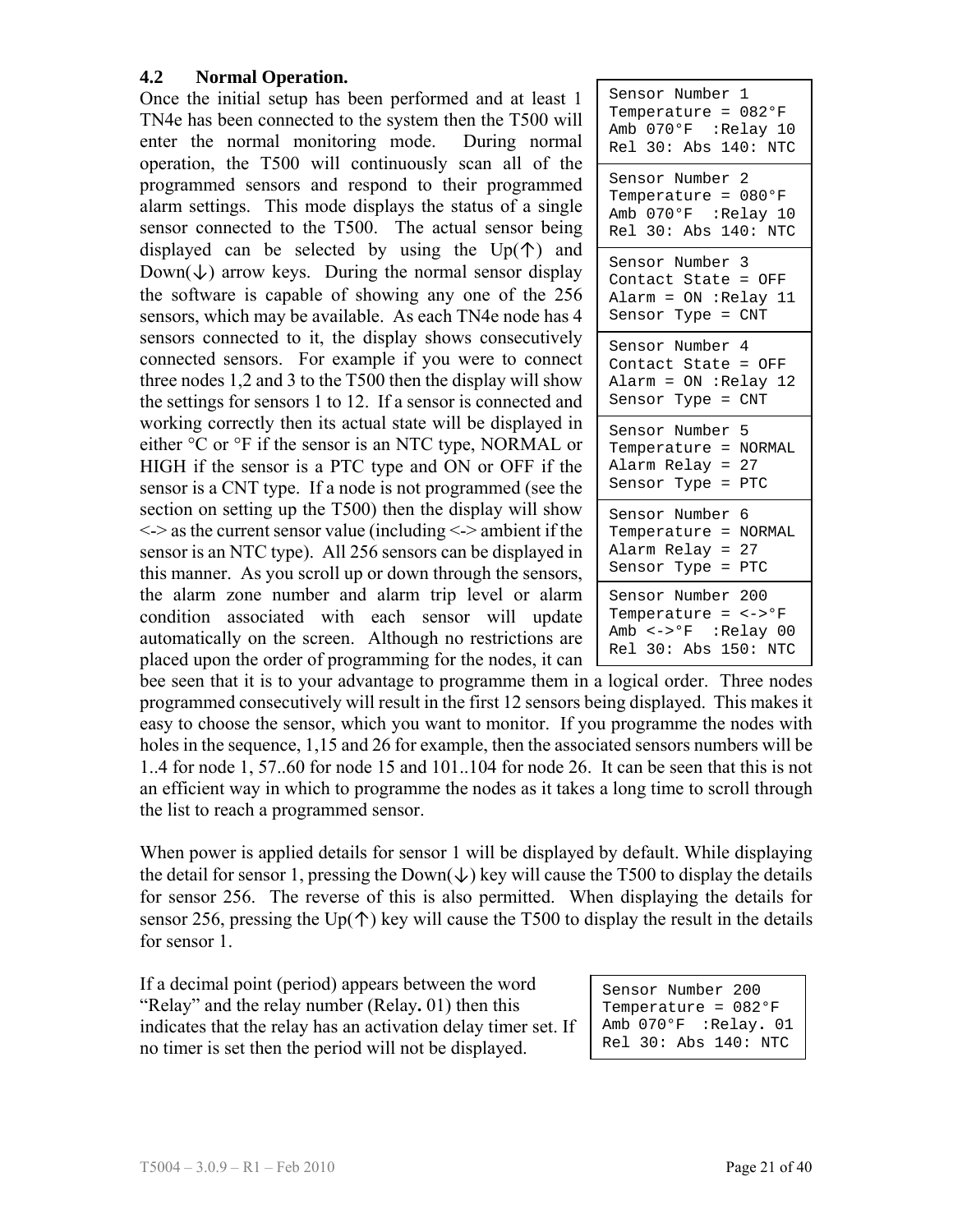# **4.3 Sensor Alarm Detection and Display.**

Each programmed node will have its status constantly updated on a first to last basis. As the sensor data is read from a node, the status is compared with the programmed alarm

setting. If the actual status matches the programmed alarm condition an alarm is generated. If the alarm zone was programmed at the default 00, then only the T500 alarm relay will operate. If the alarm zone was programmed with a number between 01 and 64, then the associated alarm relay on the optional R5004 relay interface will operate as well as the T500 warning relay. When an alarm is detected, the display changes to show the details for the sensor, which generated the alarm. Up to 20 alarms can be detected and displayed in this manner. The display will toggle between the original NORMAL display as described above and the ALARM display at approximately three second intervals. If for example three sensors alarmed the display would show the TEMPERATURE DISPLAY followed by the ALARM for the first alarmed sensor then the TEMPERATURE DISPLAY followed by ALARM for the second alarmed sensor followed by the TEMPERATURE DISPLAY then followed by ALARM for the third alarmed sensor. The process would then repeat with a three second delay between screens. The bottom line of the ALARM screen shows the total number of detected alarms and which of those alarms is currently being displayed. NTC sensors are monitored for fault conditions. As well as reporting the over temperature alarm the T500 will also show when it

\*ALARM\* DETECTED ON Sensor Number 1 OVER SET TEMPERATURE ALARM 01 OF 05

\*ALARM\* DETECTED ON Sensor Number 3 CONTACT CHANGE ALARM ALARM 02 OF 05

\*ALARM\* DETECTED ON Sensor Number 6 HOT BEARING ALARM ALARM 03 OF 05

\*ALARM\* DETECTED ON Sensor Number 12 OPEN SENSOR FAULT? ALARM 04 OF 05

\*ALARM\* DETECTED ON Sensor Number 24 OVER TEMPERATUR RANGE ALARM 05 OF 05

detects an NTC sensor which it believes to be open or short circuit. These alarm conditions are displayed in much the same was as the other alarms listed

In order that the system maintains integrity at all times all programmed nodes are

monitored for communications faults. If a programmed node is disconnected by unplugging it from the communication system or if a node should fail a communications alarm will be generated and the T500 internal warning relay will be operated. The remaining

nodes and their sensors will continue to operate as normal and for as long as the HOTBUS cable integrity is maintained.

Any alarm relays associated with the disconnected node will not be updated and no further alarms can be generated for those sensors. If the communications problem is resolved then the alarm will be cleared and the monitoring of that node will continue as normal.

There are 5 communication errors reported by the T500 for each Node connected and they are C1 to C5. C5 is the most frequently seen communication error as this is the result of a complete failure of communication with the node. If a node becomes unplugged or fails in some way then this is the error that you would normally expect to see. The other errors usually occur when there is a problem with the installation of the cable or when there is electrical interference which is disrupting the communication system. A chapter is included later to offer advice should communications errors happen in you installation.

\*ALARM\* DETECTED ON NODE ADDRESS 1023 COMMUNICATION ERR.C5 ALARM 01 OF 01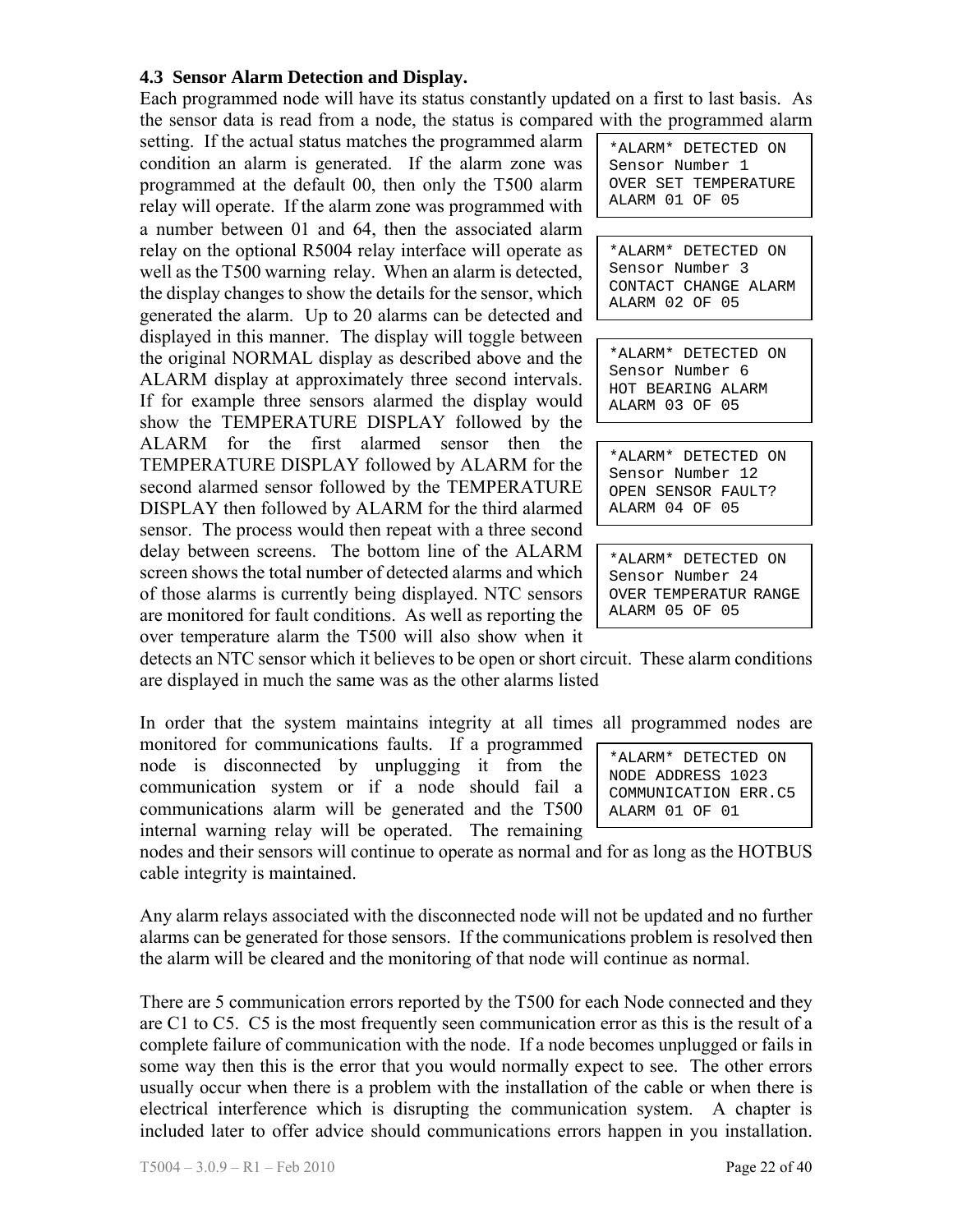Communications errors are not uncommon especially those which are due to electrical interference, The T500 will reject intermittent communications errors when they are caused by random electrical interference. If a communications problem persists, then the T500 will correctly respond to the error by triggering an alarm and placing and entry into the alarm log as described below.

## **4.4 Alarm Log**

The T500 is equipped with a simple ALARM LOG. Every alarm detected by the T500 will be entered into this log no matter how briefly the alarm exists. This is a useful feature for finding troublesome intermittent alarms. The log has space for 20 alarms and the newest alarm is always at the top of the list at position 1. As the alarms are entered into the alarm log, the log is pushed down by 1 each time making room for the latest alarm to be entered. Eventually, when the log is full the oldest alarm (alarm 20) will be discarded. Using the ALARM LOG option in the main menu, you can examine the log at any time. The log is erased when power is removed from the T500.

# **4.5 Warning Relay Cancel (Acknowledge).**

If during any alarm condition and whilst the T500 internal alarm warning relay is in operation, the SET key is pressed, then the internal alarm relay and LED warning will be cancelled. If the alarm condition persists, after a programmed period of time (see menu options) the warning relay and LED indicator will operate again. The warning alarm may be cancelled in this way any number of times. This version of software has a facility for remote alarm acknowledge through the F500 fieldbus interface. See the section titled 'F500 remote acknowledge' later in this manual.

## **4.6 Alarm condition stop. (Shut Down)**

The T500 is not equipped with any shutdown or stop relays. It was intended that the internal alarm relay be used for audible or visual warnings. However, providing that the correct ratings are observed, there is no reason why the relay cannot be used for indirect control of a stop/start circuit. The T500 relay operates as a normally open relay and will close contact when an alarm is generated. If you require greater flexibility in your alarm/stop circuits then we recommend the use of the optional relay interface R5004. This unit provides 16 additional relays each with a single pole changeover contact rated 250 VAC  $\omega$  5Amp, which are more suited to use in interface applications. Four R5004 relay interface units may be connected to a T500 elite sensor monitoring system providing a total of 64 relays. None of the relay contacts are 'SAFETY' contacts and as such must not be relied upon for emergency stop purposes.

#### **4.7 T500 Menu selection.**

During normal operation, pressing the SET key will select the main menu. The main menu has 3 options SETUP, DOWNLOAD and ALARM LOG. Pressing the LEFT (↑) key selects SETUP, pressing the RIGHT  $(\rightarrow)$  key selects

MAIN MENU:-  $\leq$  = SETUP

> = DOWNLOAD

 $^{\sim}$  = Alarm Log

the DOWNLOAD option, pressing the UP  $(\uparrow)$  key selects the ALARM LOG option and pressing the SET key cancels the menu and returns the T500 to normal operation.

Selecting SETUP from the main menu opens a new display asking you to enter the 'Engineers Code'. This code is used to protect the T500 from un-authorised adjustments being made. If you enter the correct engineer's code then you are passed on to the main setup menu which allows 4 further selections to be made as described in the box to the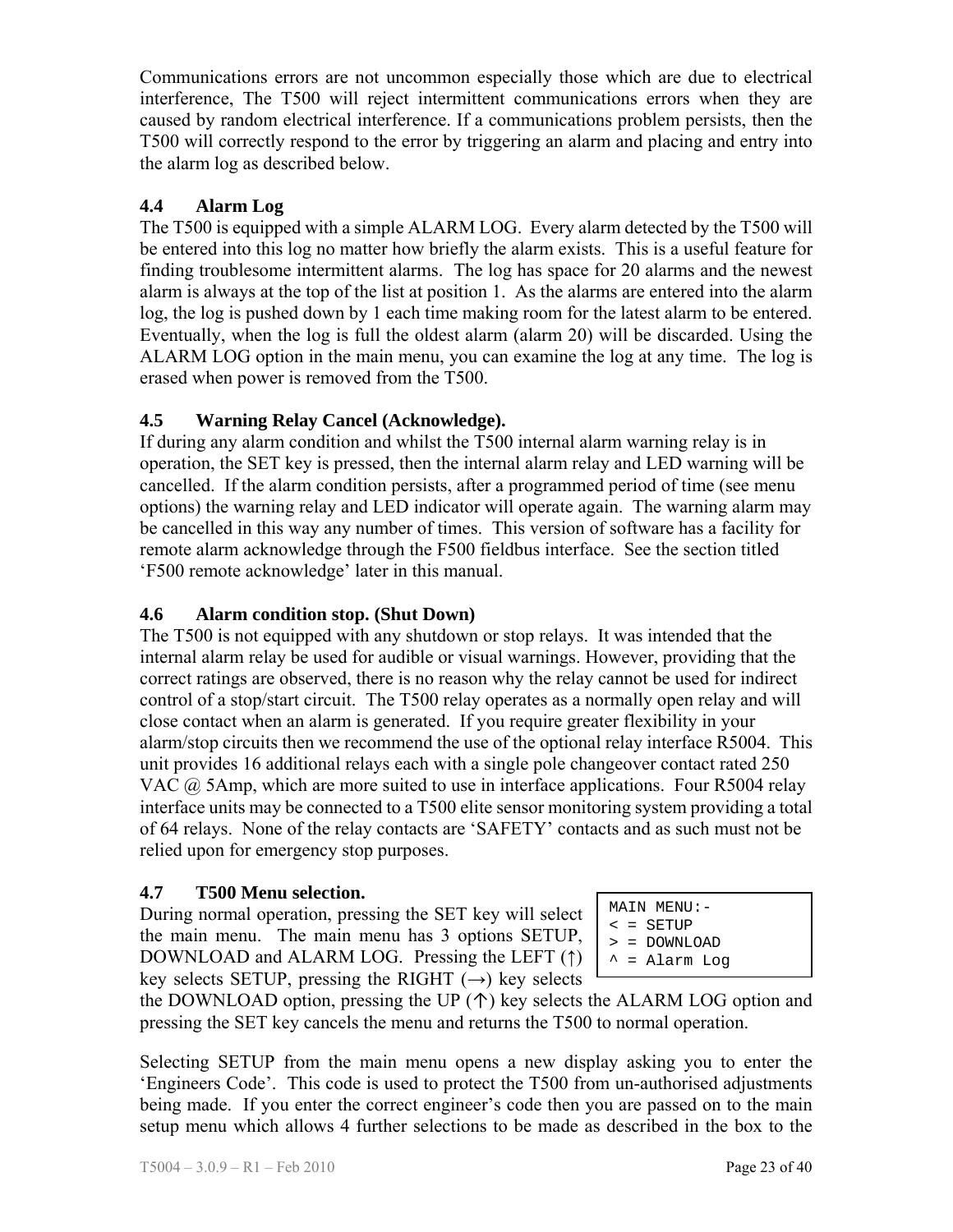right. Selecting NODE SETUP will take you to the main node setup area as described on

page 8 and selecting T500 SETUP will select the menu option shown below. See section 4.9 for the  $\gamma$  = Sensor Display' option. Selecting ' $v =$ Manage Password' allows you to change the 'Engineers Code'. See section 4.12

The T500 SETUP menu has three options. Selecting the FIELDBUS SETUP allows features to be selected when the T500 is used in conjunction with the F500 FieldBus communications interface (see the chapter titled Fieldbus Interface).

Selecting the **'Display In**  ${}^{\circ}$ **F'** option will toggle this from  ${}^{\circ}$ F to  ${}^{\circ}$ C to  ${}^{\circ}$ F each time the key is pressed. This option is used to set the T500 to display temperature information and alarm settings in °F or °C.

**WARNING:** We strongly recommend that you set this option *BEFORE* you set up any NTC node alarms. Temperature alarms are done on the basis of a straight comparison between the value measured and the programmed alarm level. Setting the alarm level to 40 means either °C or °F depending upon which option has been selected here. Setting the alarm level to 40 $\rm ^{\circ}C$  and then switching to display in  $\rm ^{\circ}F$  changes the alarm level to 40 $\rm ^{\circ}F$ which may already be below the current temperature which would then result in an immediate temperature alarm.

Selecting **'Warning Relay'** allows an adjustment to the ALARM WARNING REACTIVATION TIMER. This is the timer used to reactivate the T500 alarm warning relay and LED when any existing alarm warning has been cancelled. The default value is 3 minutes and values between 0 and 5 minutes can be set in 1 minute increments by pressing the UP $(†)$  and

 $DOWN(\downarrow)$  keys. If the SET button was pressed to reset the alarm warning condition and a new alarm occurs during the timing period, then the alarm warning relay will automatically reactivate and the timer will be reset. Setting this value to 0 means that the warning will NOT reactivate until a new alarm has occurred.

# **4.8 Fieldbus Interface**

The T500 can be connected to an optional F500 communications device. The F500

provides a high level communications interface where up to 4 T500 can be monitored simultaneously (dependant upon the Fieldbus type selected). The two most popular types are catered for by the T500 and they are Ethernet TCP/Modbus TCP and DeviceNet. Using the fieldbus

setup option, you can set the basic configurations required by each interface type. First select **Fieldbus Setup** from the menu. You can then chose from "**<=ETH**" which means press the LEFT  $(\leftarrow)$  key to select ETHernet as the fieldbus option, or " $>=$ DEV" which means press the RIGHT  $(\rightarrow)$  key to select DEVicenet as the fieldbus option, or you can press "**SET**" which means move on to edit the data for the selected fieldbus type.

< = Fieldbus Setup > = Display in °F  $^*$  = Warning Relay

< = Node Setup > = T500 Setup ^ = Sensor Display v = Manage Password

SET = EXIT

ALARM WARNING REACTIVATION TIMER SET TO 03 MINUTES

The Current Fieldbus Interface is ETH-NET

<=ETH >=DEV SET=Nxt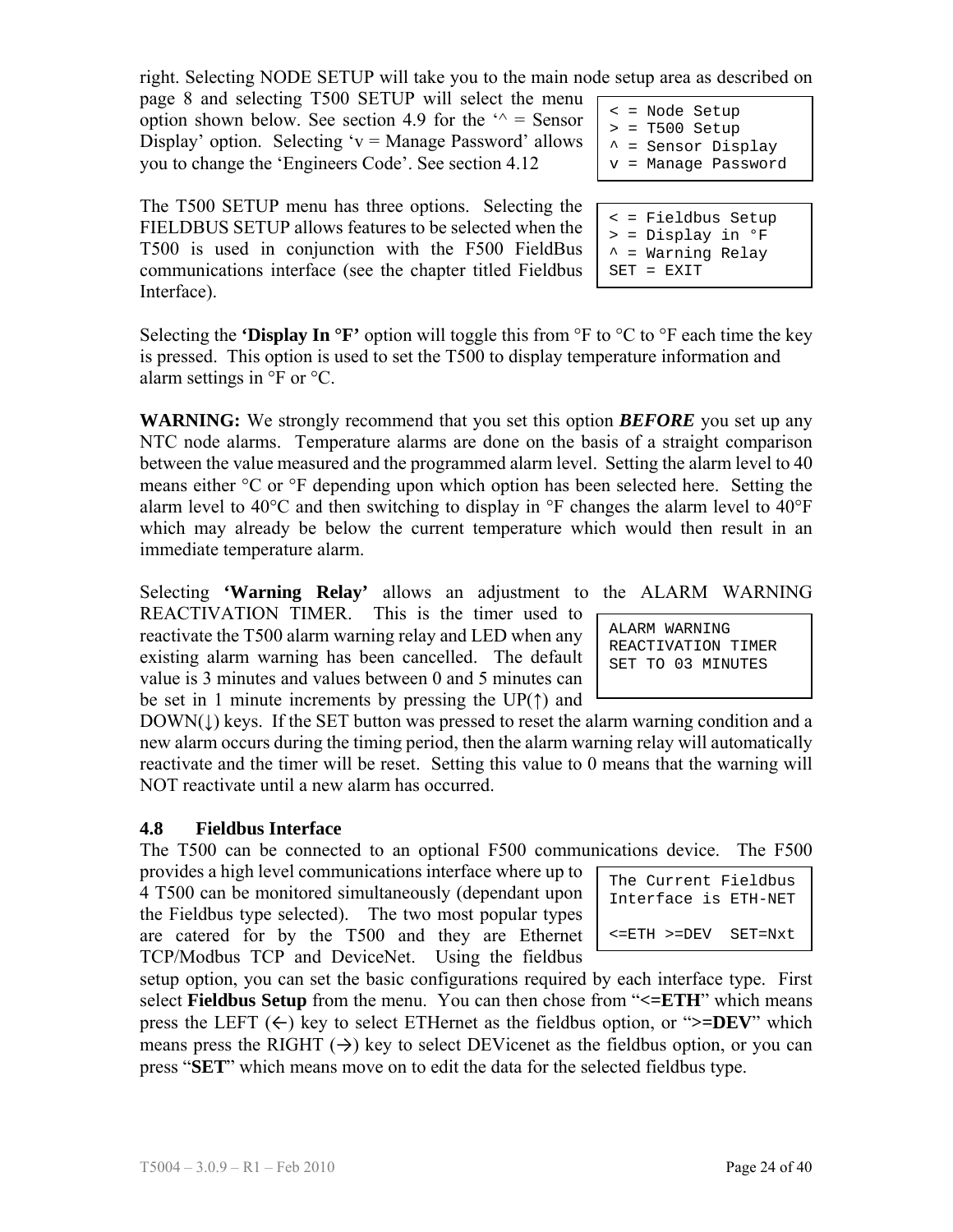**4.8.1 Ethernet Fieldbus:** (Applies to F500 software V1.3.2 ETH-NET and above) Please refer to the F500 Ethernet manual for complete details about this product and how it works. This manual is only concerned with the T500 settings.

Two menu options are available. Firstly you must choose how many sensors you wish to

transmit from **this** T500 to the F500. Using the UP(↑) and  $DOWN(\downarrow)$  keys you can select between sensors 1-64, 1-128, 1-192 or 1-256. 256 is the maximum number of sensors that the F500 can monitor so if you want to monitor 2 T500, you can only allocate 1-128 sensors for each of the

T500 (2 x  $128 = 256$  sensors). Once you have selected the number of sensors that suits your needs press the SET key. Each T500 must have a unique identifier so the F500 knows where the data has come from. To achieve this you can set the T500 address to between 0

and 4. The 0 setting effectively stops the T500 from sending data to the F500. Each T500 must have a unique setting (but they can all be set to 0). If you have 2 T500 then you would logically set them to address 1 and address 2. Setting them to 2 and 4 would still work but the F500 data

area would have large gaps in it and make reading the data that much harder. Using the  $UP(\uparrow)$  and  $DOWN(\downarrow)$  keys you can select between T500 address 0 to 4. Once you have decided what address you want to use, press the SET key to save the settings. The T500 will now configure data internally to suit the F500 Ethernet interface. These settings will be effective immediately as far as the T500 is concerned but the F500 will require power to be recycled in order for the changes to become effective.

**4.8.2 DeviceNet Fieldbus:** (Applies to F500 software V2.1.0 DEV-NET and above) Please refer to the F500 Ethernet manual for complete details about this product and how it works. This manual is only concerned with the T500 settings.

Two options are available. The first option is the allocation of free space bytes. DeviceNet and its implementation are governed by a set of rules determined by the ODVA (www.odva.org). The F500 has been designed with as much flexibility in mind as possible. However, when using the F500 with other DeviceNet systems such as Allen Bradley a

number of limitations apply. The F500 is a DeviceNet slave and will not instigate the transmitting of data without the proper instruction from a master unit, which in most cases is a DeviceNet scanner or bridge module. An example of this is the Allen Bradley 1756 DNB module. This DeviceNet

scanner allows a PLC or other appropriate device to be connected to a DeviceNet system with multiple salve nodes attached of which the F500 is one of them. The 1756 DNB has a limited amount of memory available to it and each slave unit connected will require the use of some of this memory. Currently the 1756 DNB has 490 bytes of data memory of which a maximum of 255 bytes can be allocated to a single slave unit. Therefore, the **maximum** amount of data that can be read from an F500 is 255 bytes. Each sensor node connected to the T500 has 4 sensors inputs and an ambient temperature sensor. This means that the data for 5 sensors is available from each node. Therefore, the amount of TN4 nodes that can have their data retrieved by the F500 is determined by the amount of memory available to the scanner module. If a scanner module has 255 bytes free, then  $255 / 5 = 51$ , the maximum amount of memory available is 255 bytes and each nodes presents 5 bytes of data so you can read the data for 51 nodes. There is also a two byte overhead for the

| ETHERNET setup        |
|-----------------------|
| For Sensors $1 - 64$  |
| T500 Unit Number - 00 |
|                       |

ETHERNET setup For Sensors 1 – 64 T500 Unit Number - **01**

| DEVICENET setup       |
|-----------------------|
| Free Space 070 Bytes  |
| T500 Unit Number - 00 |
|                       |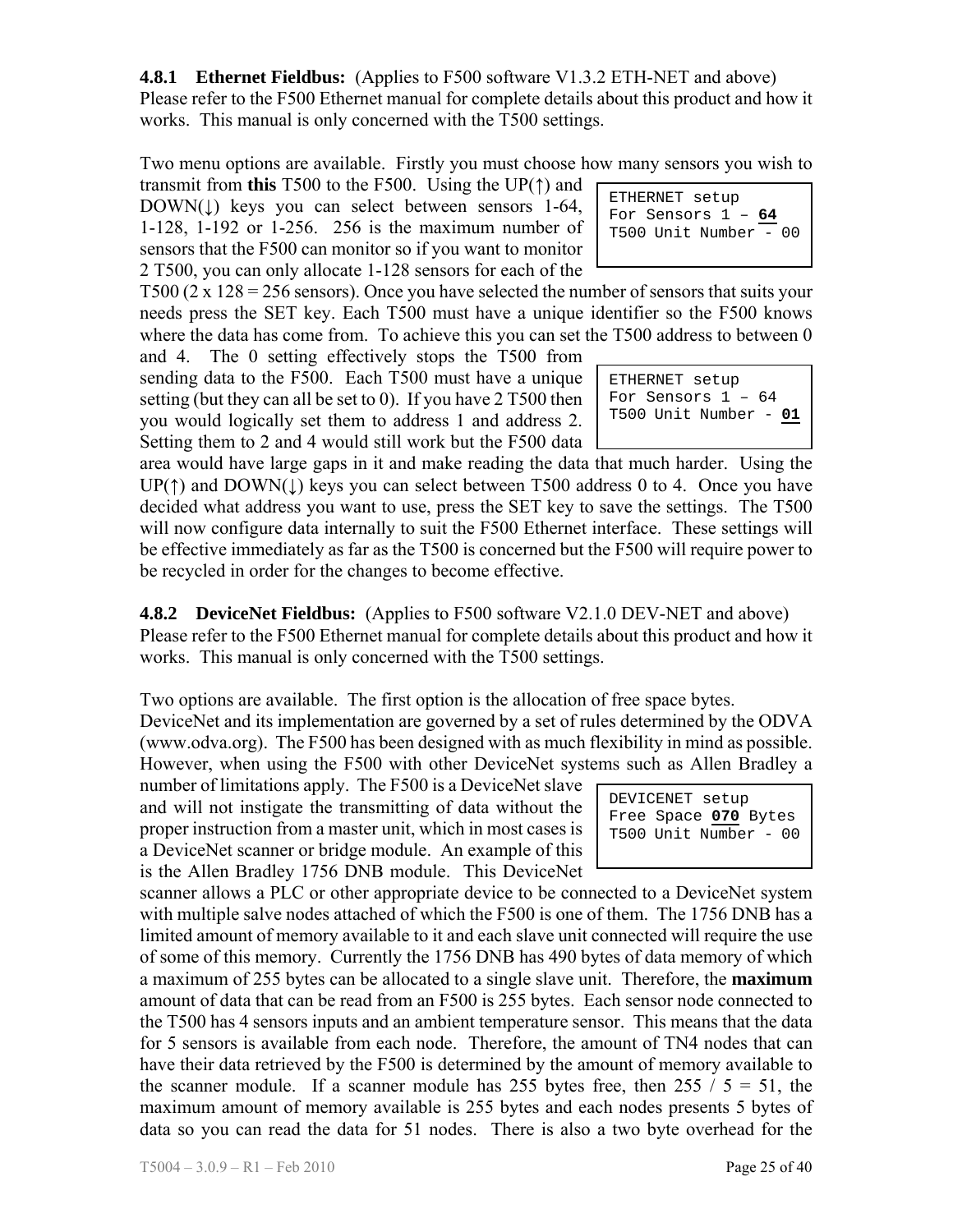activity counter (Byte 0 and Byte 1) which means that a maximum of 50 nodes can be read by a scanner module.

This applies to a scanner dedicated to the F500 but in many cases the scanner is part of a much bigger system where existing DeviceNet nodes are in place and are using some of the scanners memory allocation. This means that the scanner will have to read fewer than the maximum of 50 nodes as calculated above. The **minimum** is 1 node and this requires 5 bytes  $+ 2$  bytes so 7 bytes in total.

In order that the F500 and DeviceNet scanner module communicate successfully they must both be configured with the same amount of data bytes. Once you have decided, using the calculation above, how many bytes of

DEVICENET setup Free Space 070 Bytes T500 Unit Number - **01**

data are required by the DeviceNet scanner module, you can configure the T500 to match. You can now use the UP ( $\uparrow$ ), DOWN ( $\downarrow$ ), LEFT ( $\leftarrow$  or RIGHT ( $\rightarrow$ ) keys to change the "Free Space xxx Bytes" entry to any value between 5 which is the minimum and 255 which is the maximum. This information is later passed to the F500 to configure the DeviceNet interface. If this value is incorrectly set, the DeviceNet interface will not initialise correctly. Once you have selected the number of bytes that suits your need press the SET key. The T500 must have a unique identifier so the F500 knows where the data has come from. To achieve this you can set the T500 address to between 0 and 1. The 0 setting effectively stops the T500 from sending data to the F500. Using the UP( $\uparrow$ ) and DOWN( $\downarrow$ ) keys you can select between T500 address 0 and 1. Once you have decided what address you want to use, press the SET key to save the settings. The T500 will now configure data internally to suit the F500 DeviceNet interface. These settings will be effective immediately as far as the T500 is concerned but the F500 will require power to be recycled in order for the changes to become effective.

#### **4.8.3 F500 remote acknowledge.**

This software version (and versions above) is equipped with the ability to have the F500 fieldbus interface perform a remote alarm acknowledge. This is done by passing a request through the fieldbus interface of the F500 to the T500. This method does not interfere in any way with the T500 local alarm acknowledge function which can be found in section 4.5. At the present time remote alarms acknowledge can only be performed through the Ethernet series interface.

#### **4.9 Status Display.**

By default the T500 will display the information for each programmed node (see section 4.2 Normal Operation. However, there is a special Status Display available. This screen displays information relating to the communications with the HotBus nodes and with the F500 interface if

Status Display<br>F500 Poll 00000  $F500$  Poll HotBus Poll 00000 Updating 03 Nodes

connected. This is a simple diagnostics display and is an aid to installation only. If the T500 and F500 communicate successfully and the data exchange is valid, then the F500 Poll count will increase by 1 with each event. Every time the T500 communicates successfully with a node then the HotBus Poll count will increase by 1 with each poll. Because of the update times involved, this number might increase by amounts bigger than 1 each time, but this is normal. The bottom line shows how many nodes are responding correctly to the poll. This number doesn't reflect the number of physical nodes connected to the system but represents the number of nodes that the T500 can communicate with. The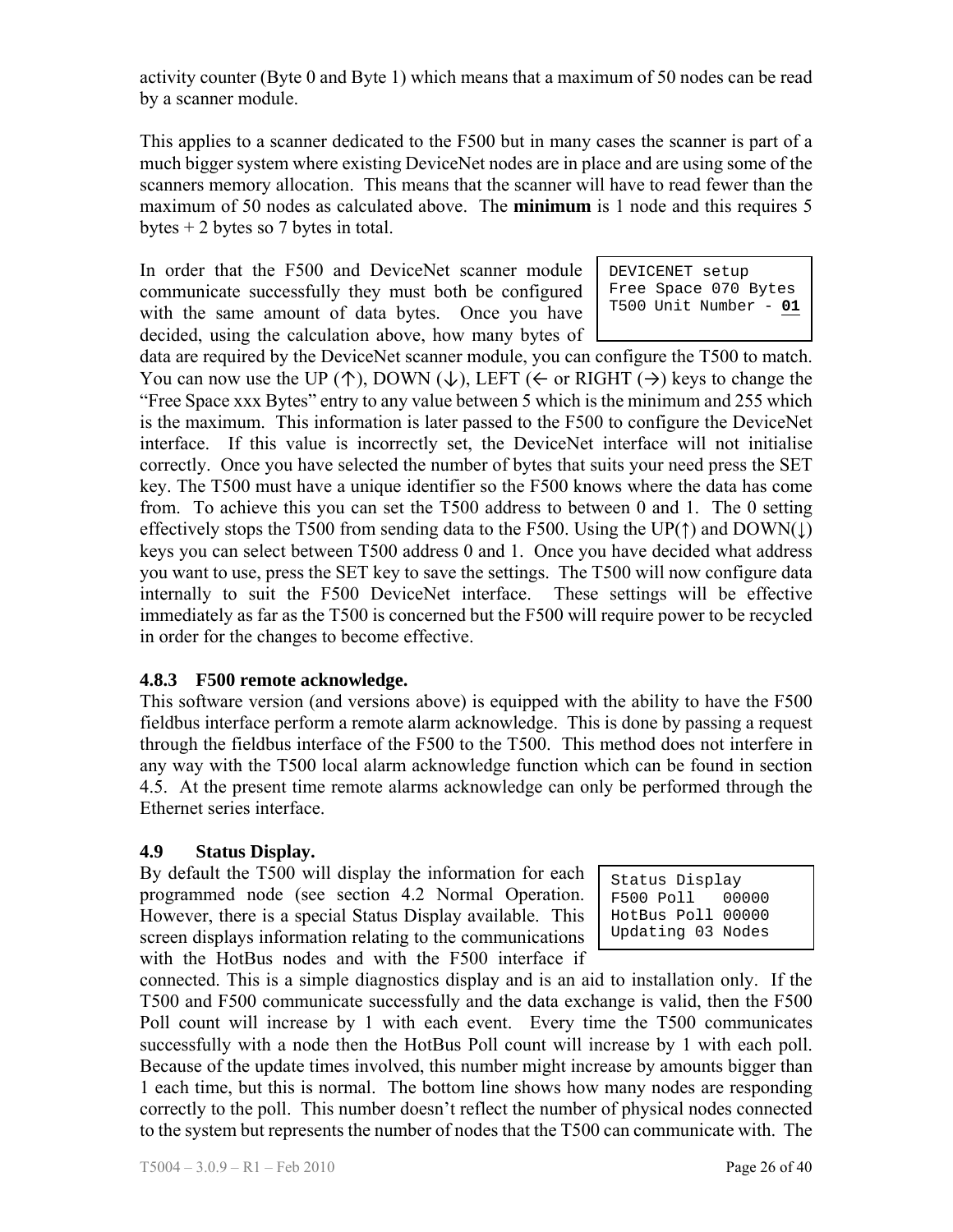Status Display can be selected at any time by pressing the SET key to select the main menu. From the main menu pressing the UP  $(\uparrow)$  key will select the "Status Display" option, and pressing SET again will select the "Sensor Display" (normal display) option. If an alarm occurs while viewing the Status Display, then the alarm display will operate as normal, however, you will need to select "Sensor Display" to be able to view the offending sensor and the alarm condition.

#### **4.10 Sensor name editing.**

In order that the information displayed on the T500 LCD screen is as meaningful as possible, the T500 is equipped with the ability to display a name associated with each of the 64 sensors. The T500 is supplied with a default set of sensor names, Sensor 1, Sensor 2….Sensor 255, Sensor 256. PC software is available to allow the editing and then downloading of the sensor names to the T500 Elite. Each name is limited to 20 characters in length and once edited; the names can be saved on the PC for use again later.

## **4.11 Downloading.**

If DOWNLOAD is selected from the main menu then the T500 will stop monitoring the sensors and enter the download mode. This mode allows you to download useful sensor names from a PC via the sensor naming utility software. If this option is selected by mistake pressing the

 DOWNLOADING .. PRESS SET TO ABORT

SET key will abort the download without any changes taking place. If download is selected and download fails for whatever reason, then the download will automatically abort after 1 minute. Pressing SET during a download will abort the download at the next available point and therefore data downloaded to that point will still be valid.

The T500 must be connected to the PC through the standard RS232 serial port using a standard serial communications lead. Only three pins are used TX, RX, and Ground so it is acceptable to use a null modem cable.

The PC software has been designed to allow you to give names to all 256 sensors which apply more appropriately than the default name Sensor Number 1, Sensor Number 2… Each name is limited to 20 characters in length and can be any combination of letters numbers and spaces. The 20 character limit is applied because the display used on the T500 has lines of 20 characters and a single line has been allocated to the displaying of the sensor name. Please refer to the manual accompanying the PC software for further detail of its use. To download the sensor names run the PC software, load your saved name file or if this is the first time then edit your names and save them; connect the PC to the T500 as described above and using the T500 menu as described above select DOWNLOAD. Clicking the "TEST CONNECTION" button on the PC screen will check the communications connections with the T500 and ensure that the software is correctly set up. Now click the DOWNLAOD button on the PC screen. The names for the 256 sensors will be downloaded in order to the T500. Each downloaded name is check for errors and the T500 confirms that the data is valid before the next name is downloaded. In order to help keep you informed of the progress of the download the T500 will show the number of the sensor that was most recently successfully downloaded. The PC software will also display confirmation of the download process. If an error is detected then the download will retry a number of times before eventually aborting the download. Any names that have been successfully download before the error will be retained by the T500 and only the data following the error will be lost. If a download is terminated by an error then the download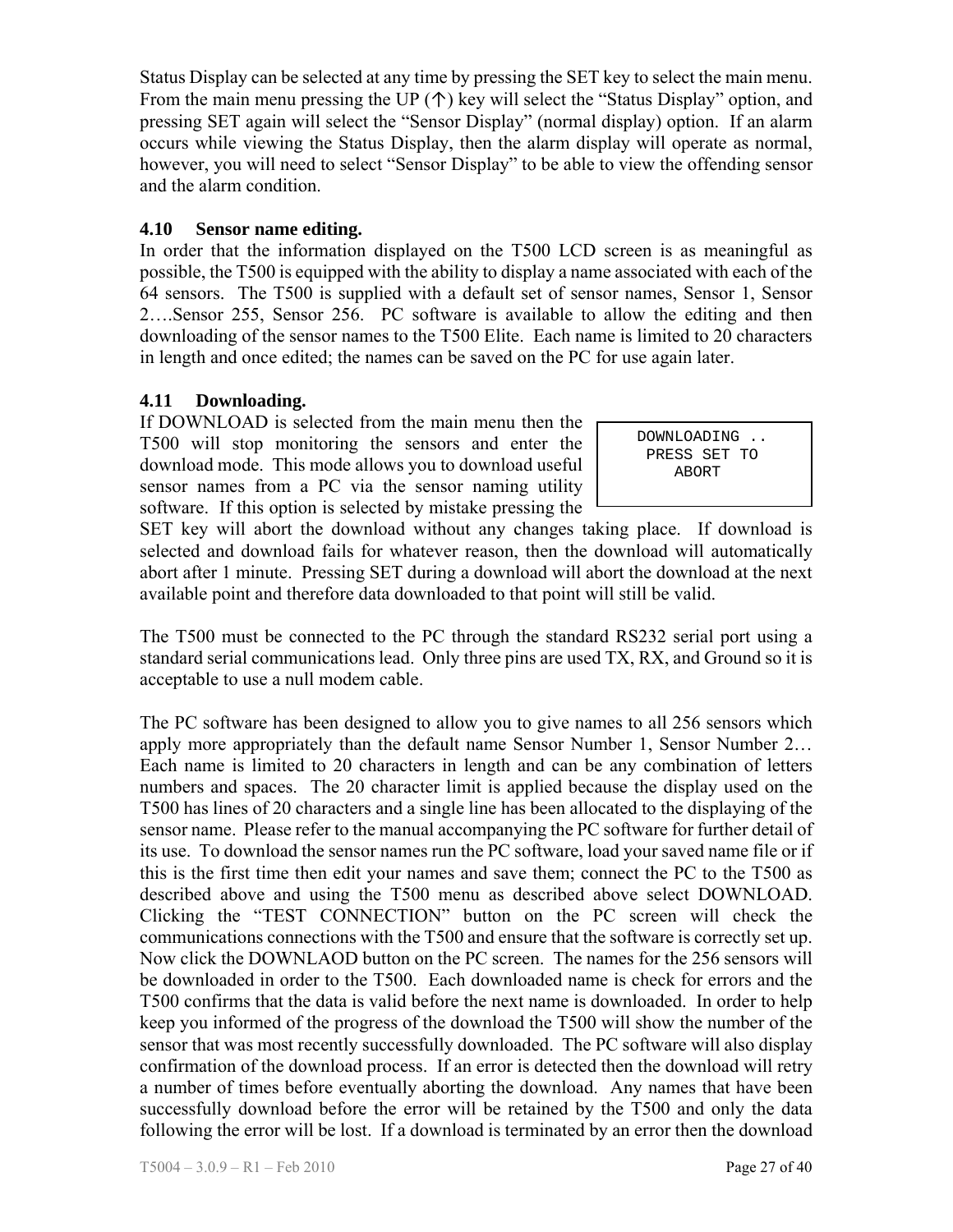can be started again immediately by clicking the DOWNLOAD button the PC screen and the download will begin from the start of the process. If the

download is unattended and fails to complete the software will automatically time out and return back to the normal monitoring state after 1 minute. The download can be manually aborted at any time by pressing the SET key on

the T500, or the download abort button on the PC, this will bring the download to a stop at the end of the current name. When a download is complete the T500 will display a completion message for 2 seconds and then it returns back to the normal operation mode.

# **4.12 Managing Passwords (The engineer's code).**

If 'Manage Password' is selected from the main menu then the T500 will stop monitoring the sensors and enter the password mode. The engineering code is used to protect the T500 from un-authorised modifications being made which might lead to incorrect or un-safe operation of the T500. The T500 is shipped with a default engineer's code ↑←↑↓ (Up, Left, Up, Down) so that the T500 can be commissioned and tested straight from the box. It is then recommended that you change the engineer's code to protect the T500 once commissioning is complete.

Once you have selected the 'manage password' option from the main menu you will see the display as shown on the right. The Factory Code number (1234 in our example) is a special code that is generated by the T500. You need to contact your supplier and give them this code. They will give you a code in return which might be something like UP, DOWN, LEFT, RIGHT. This code represents an access code and only works once with the number that is displayed as the Factory Code on the screen. Each time

you press a key the next "." on the display is replaced by a "\*" to show how many keys you have pressed. If you enter the code and get it wrong then the T500 will generate a new Factory Code and you will have to begin again.

If you enter the correct access code you can then change the engineer's code to something that only you know.

**WARNING: Once you have changed the engineer's code there is no way of retrieving the code so it is important that you remember it. If you forget the code you will need to contact your supplier and tell them what has happened. They will then help you recover from the lost code.** 

When you have entered a good access code you can change the engineer's code. The

display prompts you to enter a new code. The code is made up of 4 key presses and can be any combination of the arrow keys ( $\uparrow \downarrow \leftarrow$ ) in any order. Once you have entered the code you will be prompted to enter it again. If you enter the code again and it correctly matched the first time you entered the code then the new code is accepted and will be saved.

 DOWNLOADING .. COMPLETE

| Factory Code<br>1234<br>Enter 4 Digit Code |
|--------------------------------------------|
|                                            |
| CODE ERROR                                 |
| ACCESS DENIED                              |
| SEE MANUAL                                 |
|                                            |

. . . .

ENTER NEW ENG. CODE

ENTER NEW ENG. CODE . . . . ENTER CODE AGAIN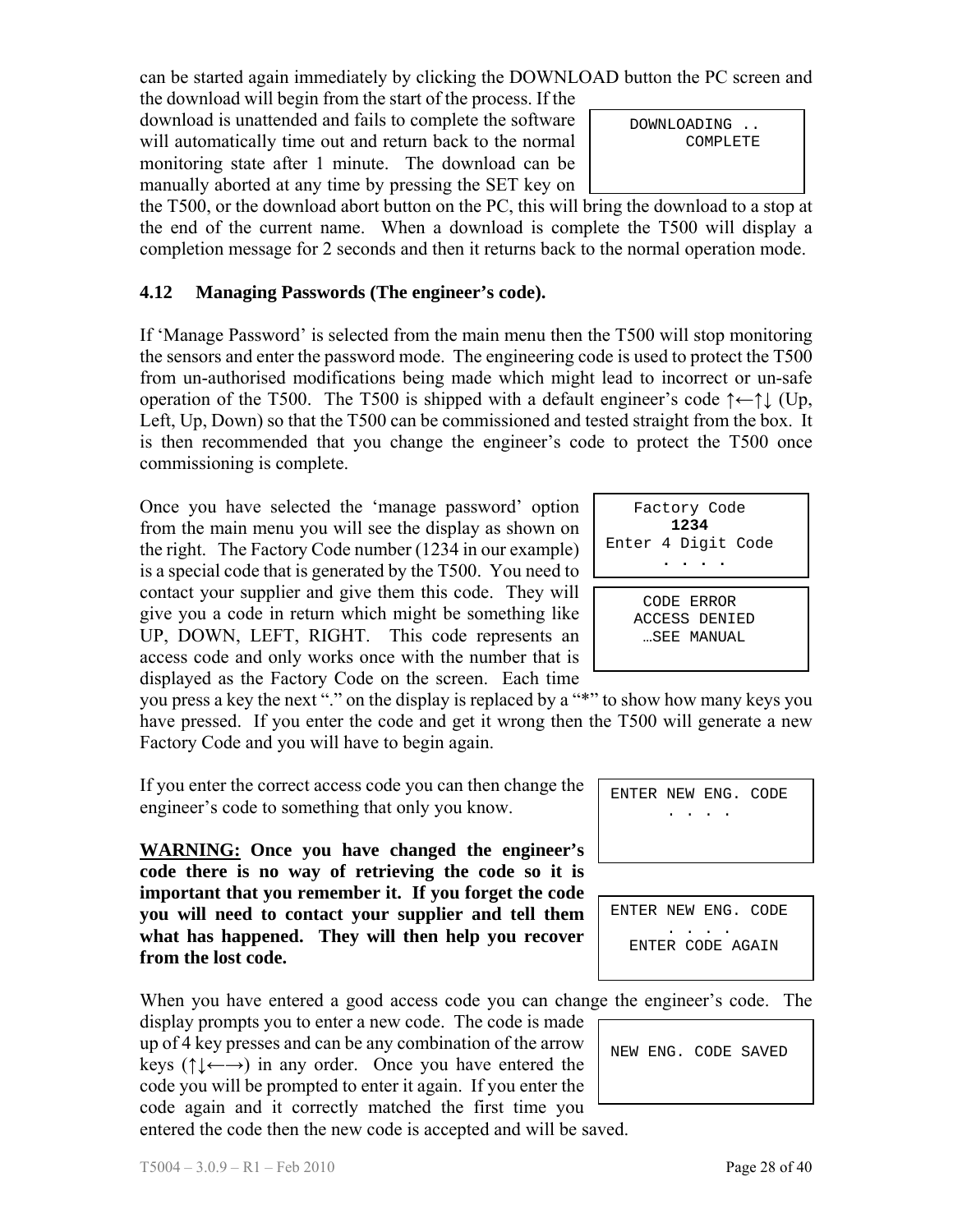If you make a mistake in entering the code you will be denied access and the new engineer's code will be discarded. You are then returned back to the main menu and you will have to begin again.

 CODE ERROR CODES DON'T MATCH

**WARNING: If you do not press a key for 1 minute, the password menu will close and any data entered will be lost. If you wish to change the Engineer's code I is recommended that you contact your supplier from a mobile phone next to the T500 because if the menu times out and clears the display the factory code will automatically change and any access code you may have will not work for the new factory code.**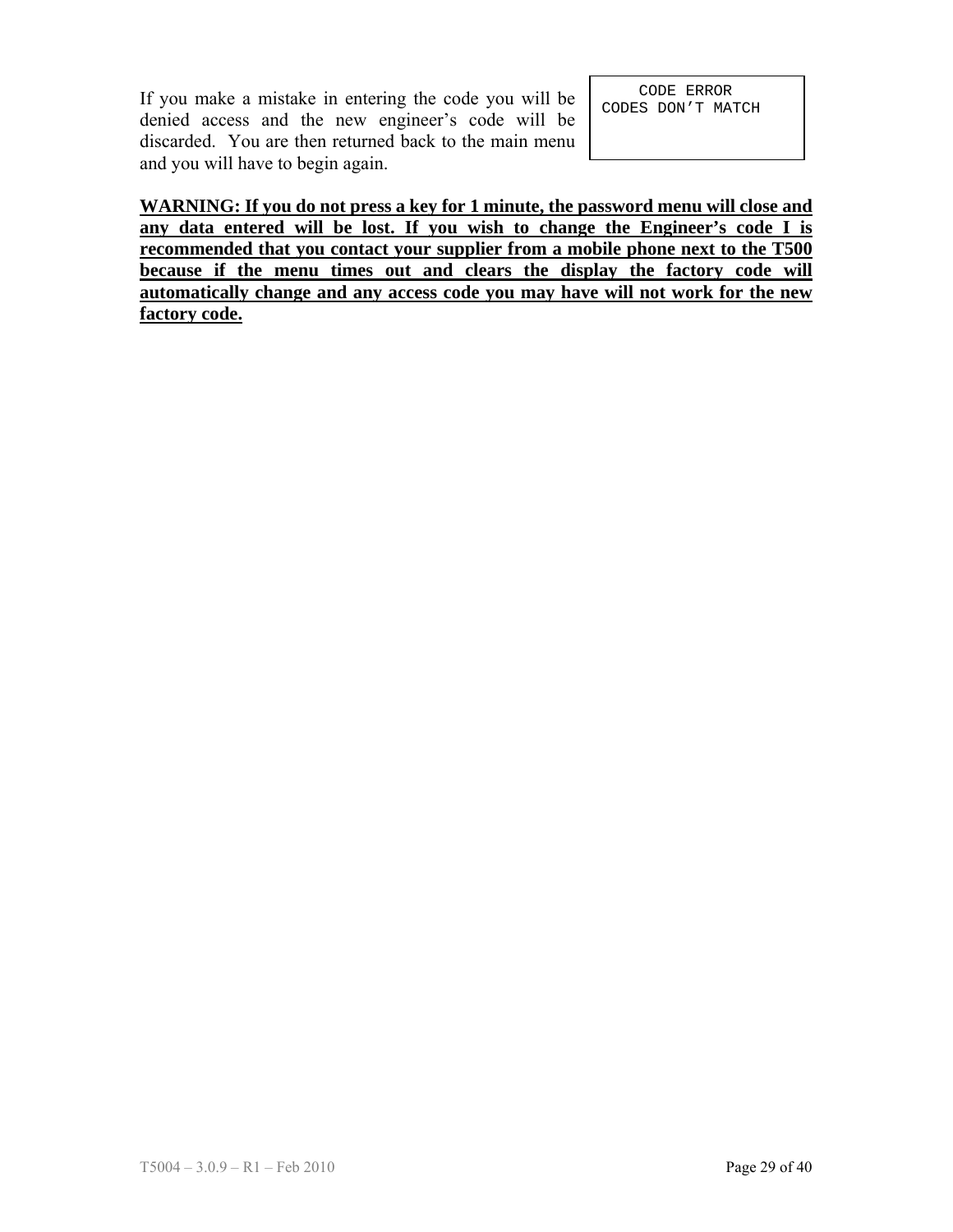#### **CHECKLIST For problems after initial start-up**

- 1. Is there excessive interference on the electrical power supply? Power conditioners and surge (spike) suppressor may have to be fitted.
- 2. Has the wiring for the Sensors been routed away from power cables? See paragraph 3.
- 3. Is the T500 Elite circuit properly grounded?
- 4. Is the Micro-processor control unit overheating? If so mount it in a temperature-controlled environment of maximum temperature 104°F (40°C).
- 5. Check that high powered two way radios are not operated immediately near the T500 Elite control unit or Sensors as this will affect the performance.
- 6. Check that the communications/power cable is connected correctly and in accordance with DRG 'D','H' and' J'.
- 7. If the T500 display shows only information similar to this example and does not update the temperature on screen then you are attempting to run the T500 without having configured sensors first. This can happen when you pressed SET to exit the setup screen without first saving any configuration. To clear this problem, remove power from the T500, wait approximately 5 seconds and then re apply power. The T500 should now enter the initial set up mode as described in section 4.1. Sensor Number 1 Temperature = <->°F Amb <->°F :Relay 00 Rel 30: Abs 140: NTC
- 8. Have you set the optional R5004 address switch correctly?
- 9. If you are using NTC sensors have you set the Relative and/or Absolute alarm level **ABOVE the NORMAL** working conditions for the sensor.
- 10. If you have programmed an NTC sensor and do not have a sensor connected, then an open circuit sensor alarm will occur. Unused sensors on a TN4e should be programmed as CNT type, see 11 below.
- 11. Ensure that any unused CNT inputs are programmed as 'ALARM WHEN ON' to avoid unexpected alarms.
- 12. Ensure that any unused PTC inputs have a wire link connected across the sensor terminals to avoid unexpected alarms.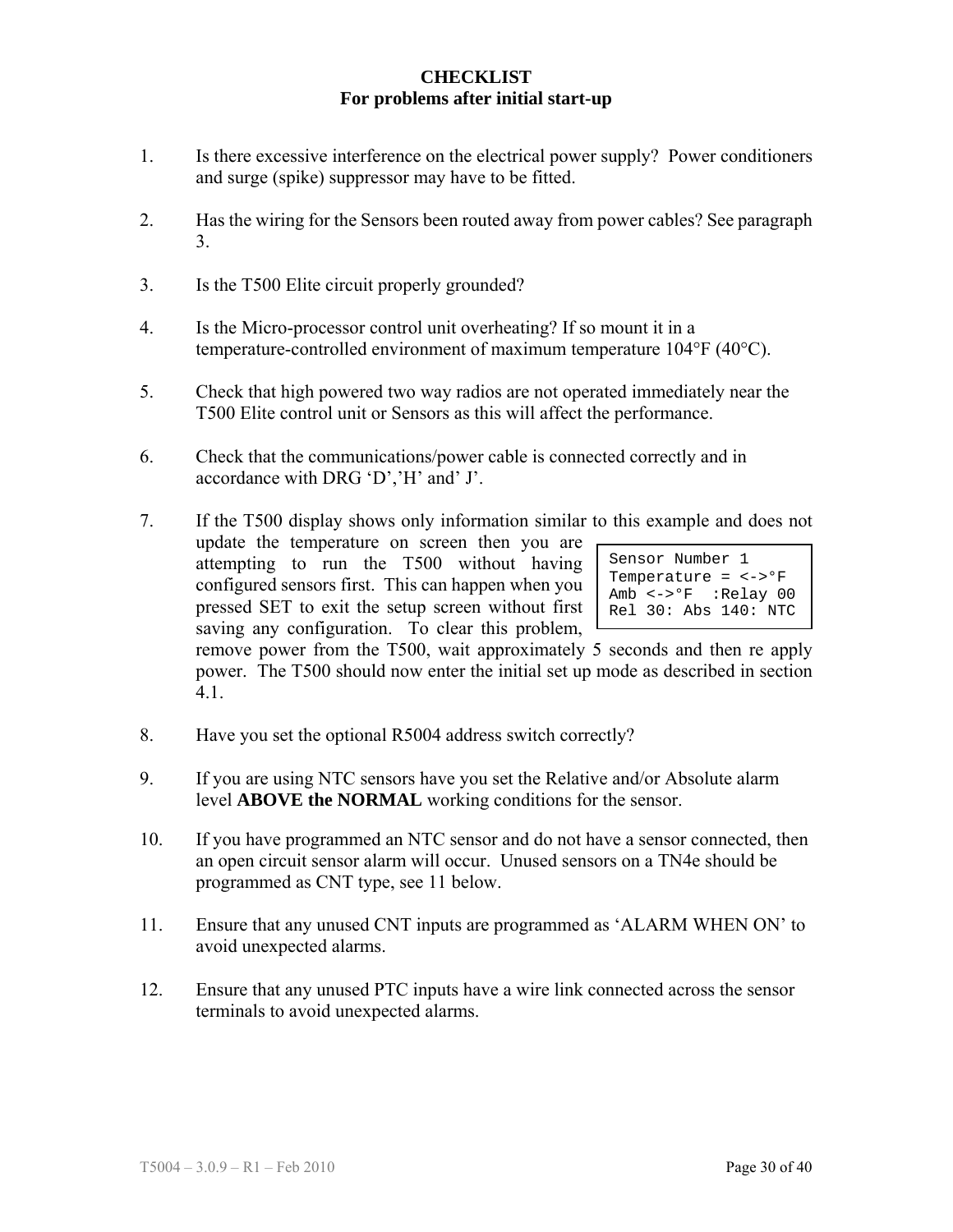# **5. CONTACT INFORMATION**



**www.go4b.com**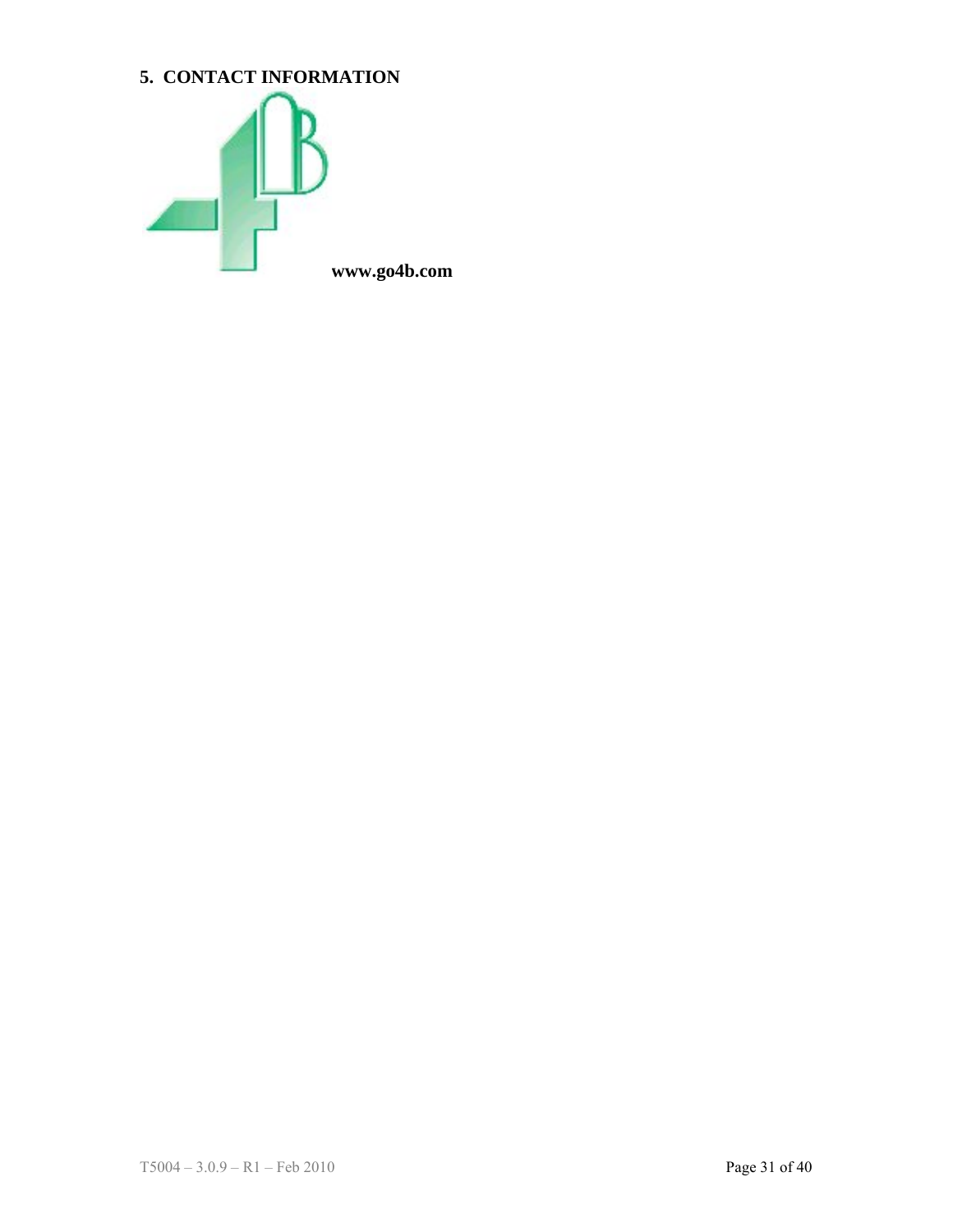

**T500 Elite, supply connection details.**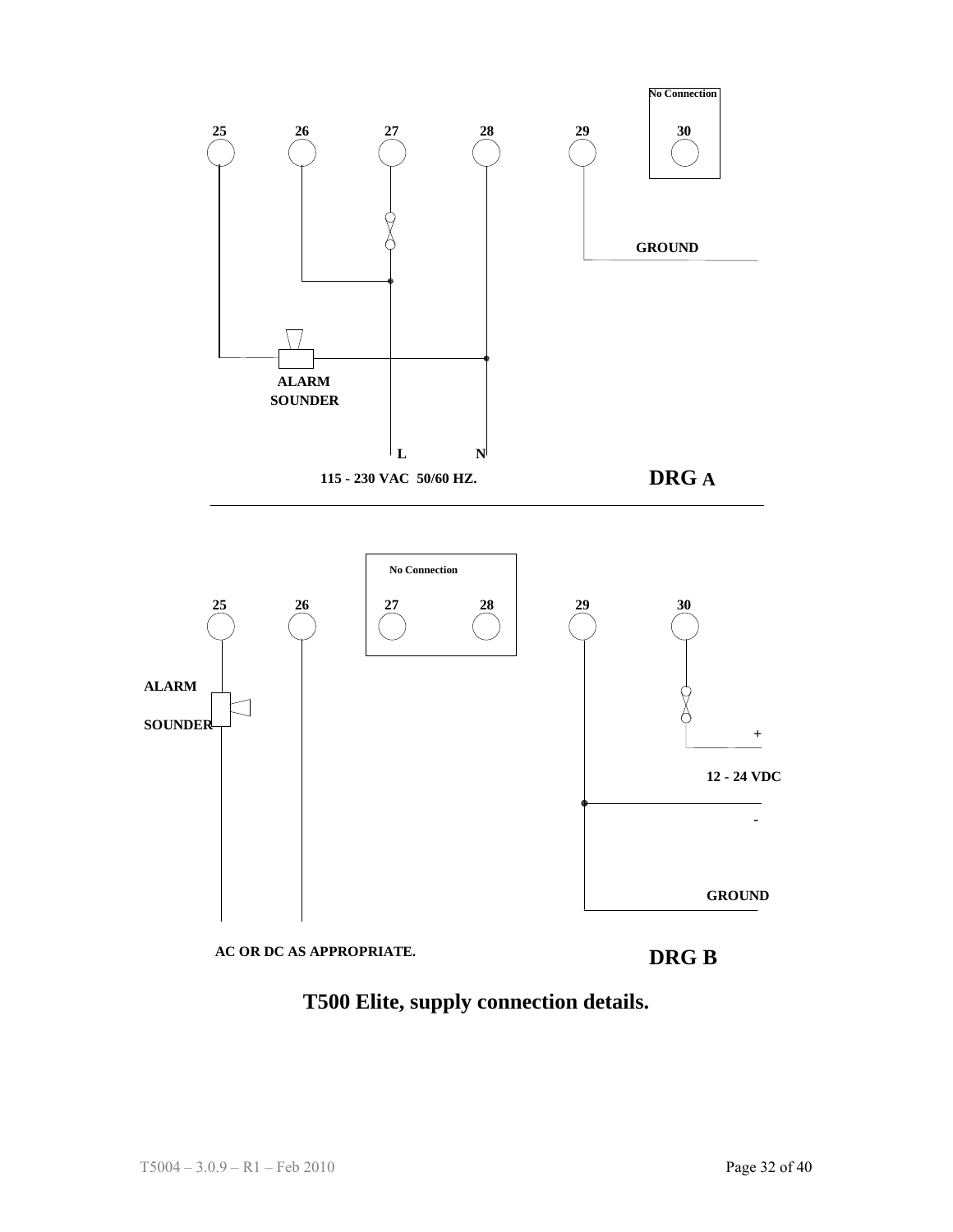

#### **NOTE**

The special temperature sensor probe for use in a Class II Division 1 location has a connection for liquidtight flexible metal conduit.

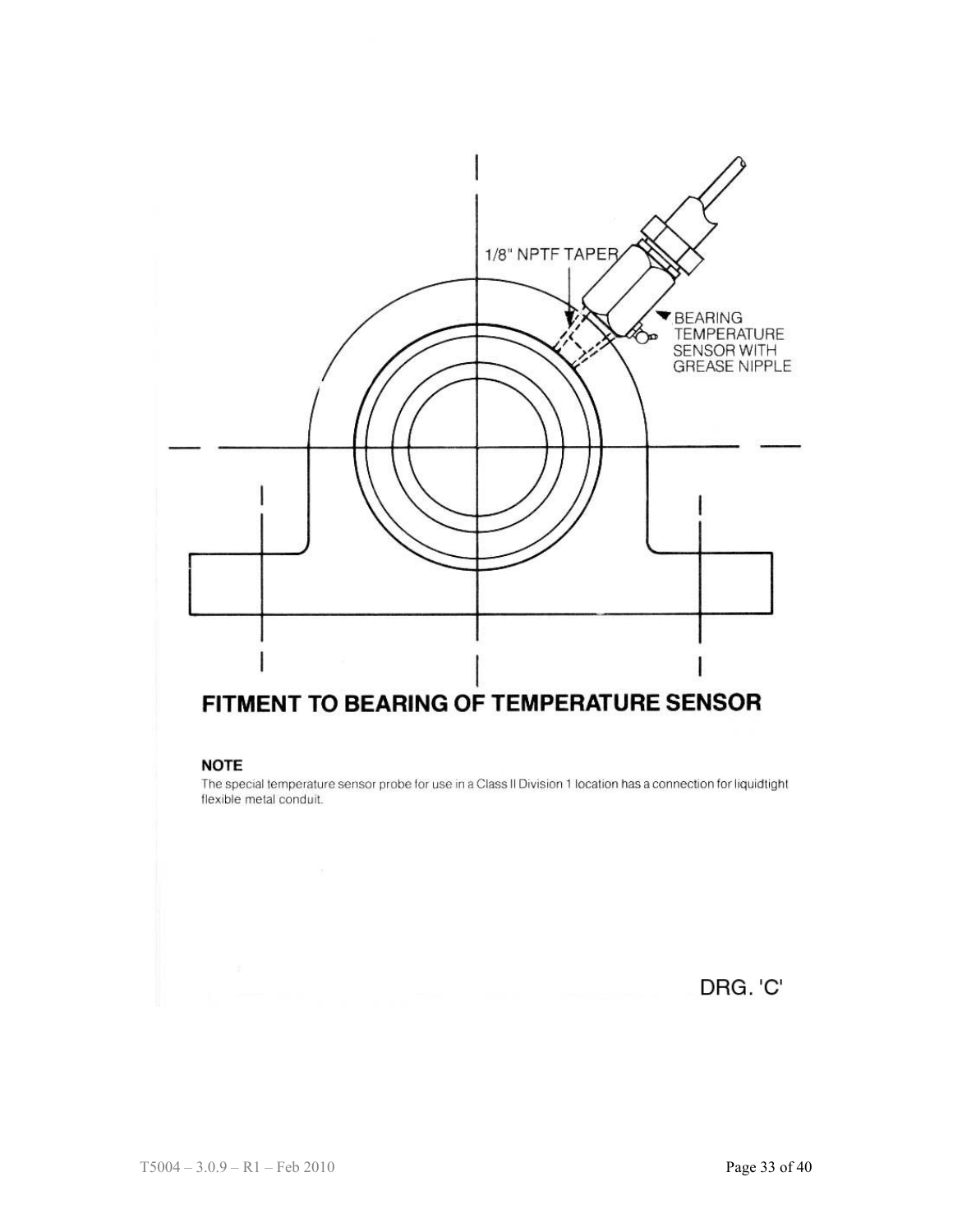

BLOCK DIAGRAM AND SENSOR WIRING DRG. 'D'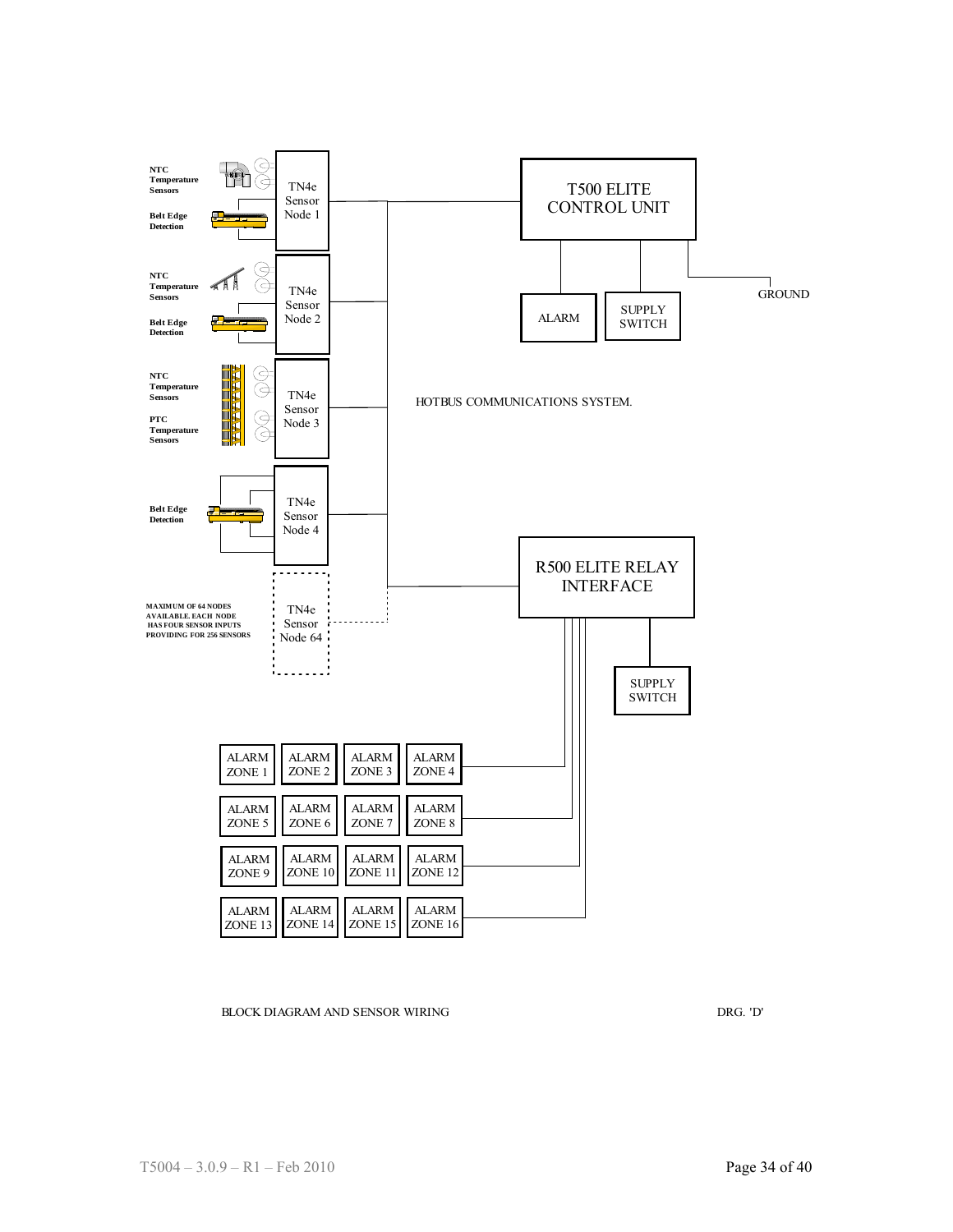R500 RELAY INTERFACE. RELAY CONNECTION DETAILS.



DRG'E'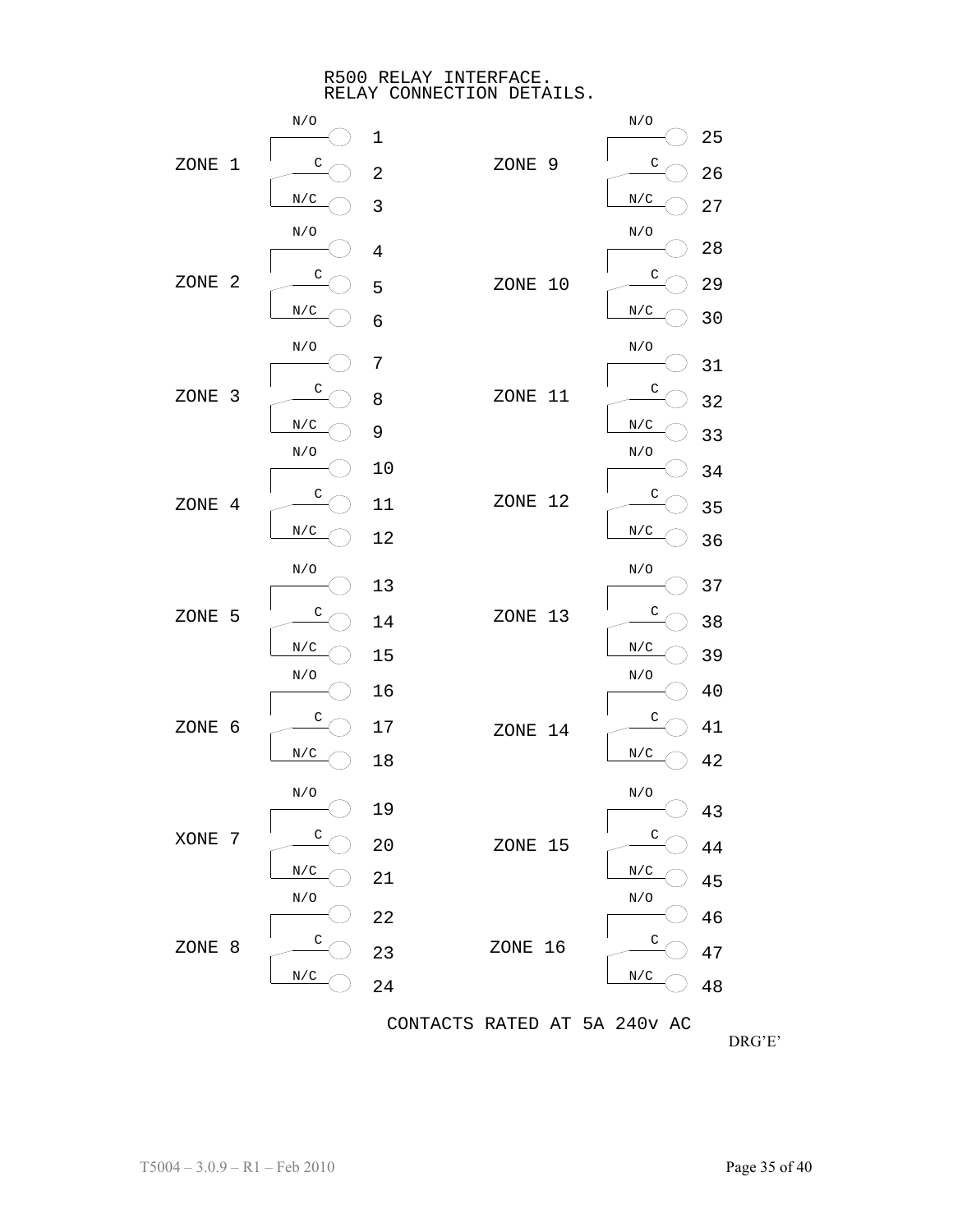



**DRG 'G'**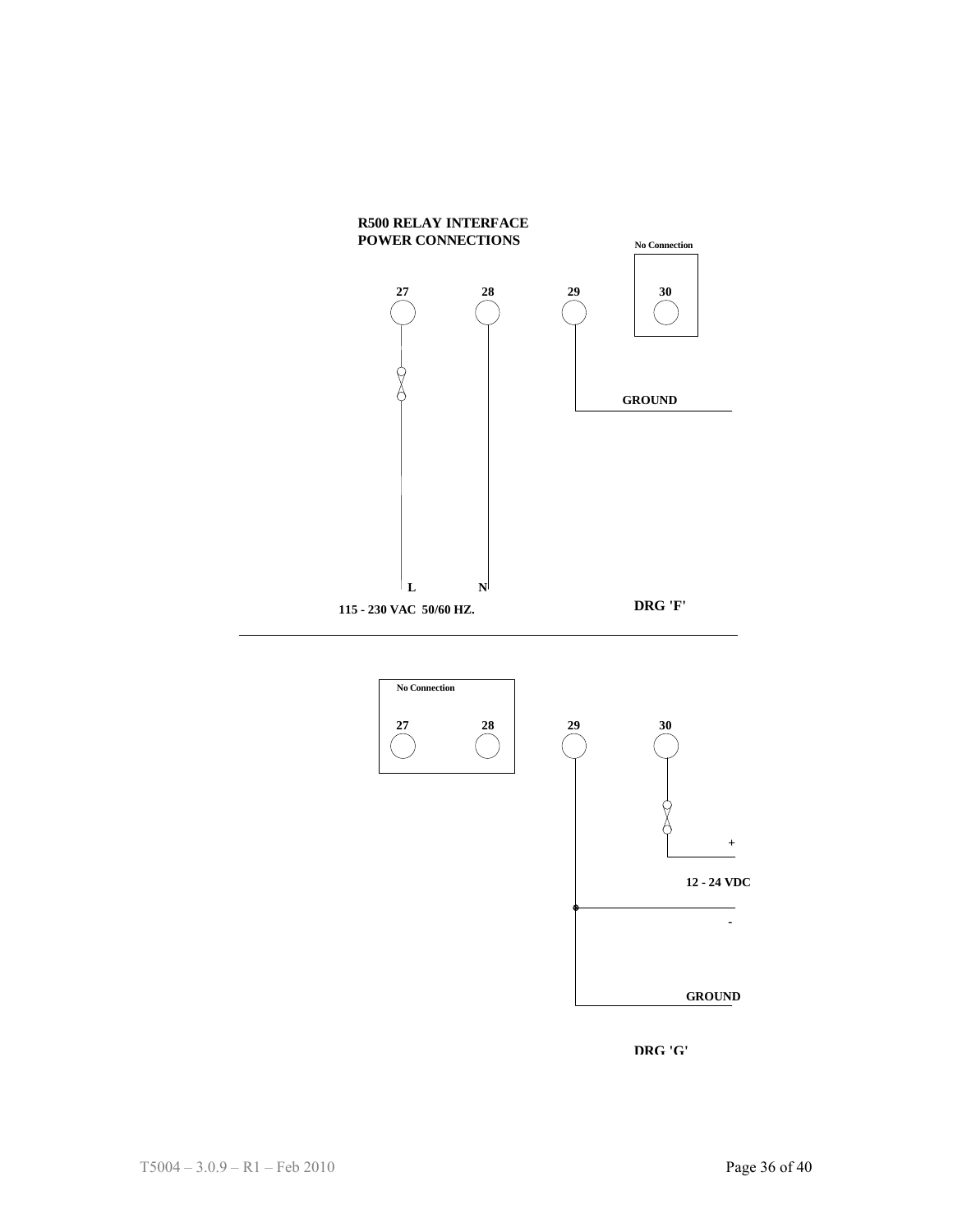# T500/R500 HOTBUS CONNECTIONS





# TN4e SENSOR CONNECTIONS



DRG J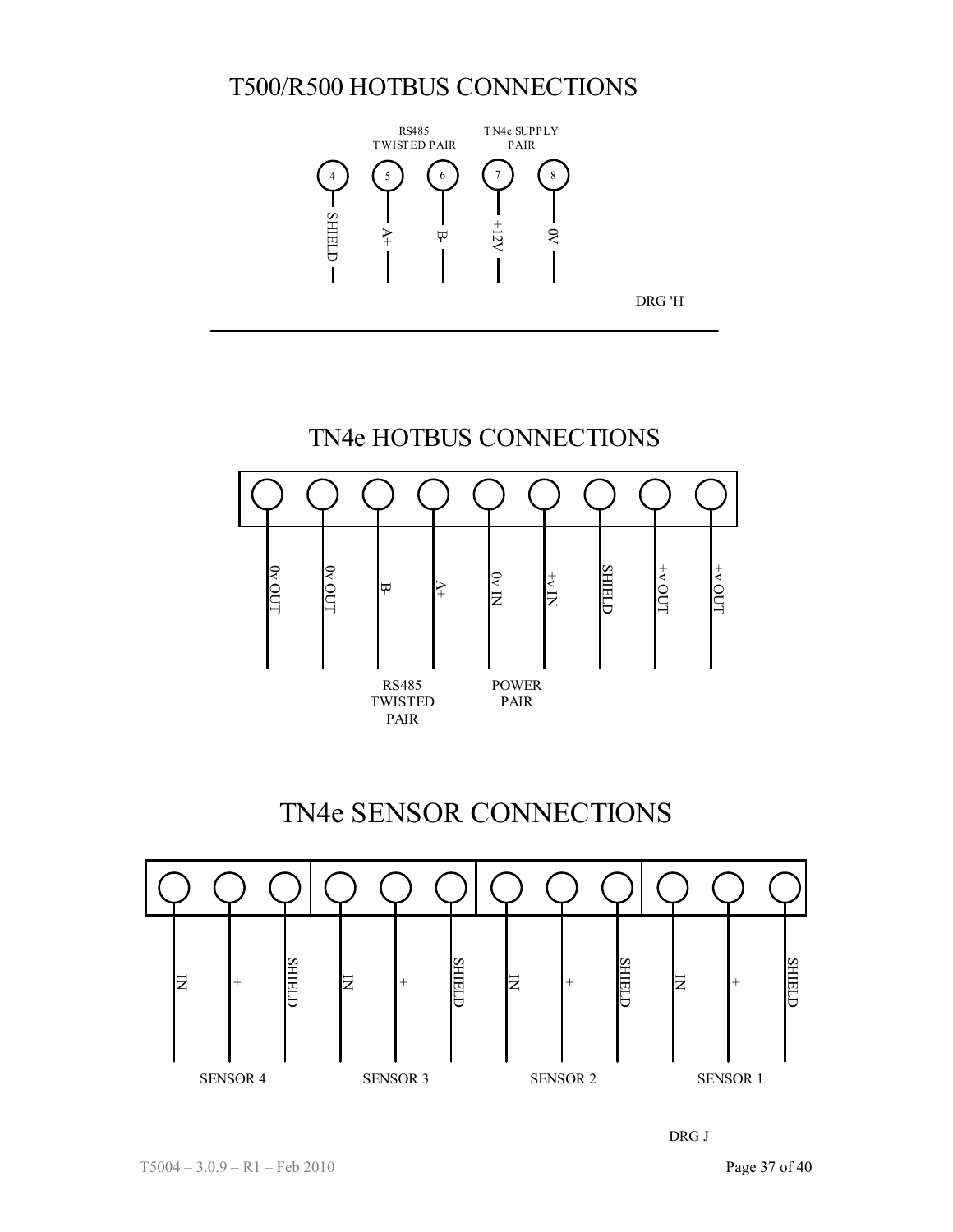

HOTBUS RS485 Twisted pair communications cable

FIG.1 (This is equivalent to fig.2)



Figure 2 shows the correct approach to wiring the T500 HotBus system with nodes. The maximum cable distance between ends is 1KM, but this is only possible with good wiring practice.

Figure 3 shows an example of the wrong way to wire the T500 HotBus system. You are NOT allowed to wire branches off of the main cable run. Incorrect wiring will cause signal reflections in the wire which in turn causes poor communications reliability.

Each end of the communications cable MUST be terminated with a 1200HM resistor  $\frac{1}{4}$  watt or above.

There is no minimum cable distance between nodes.

Ensure that the wiring is neat and tidy. Avoid loose wires which may cause shorting.